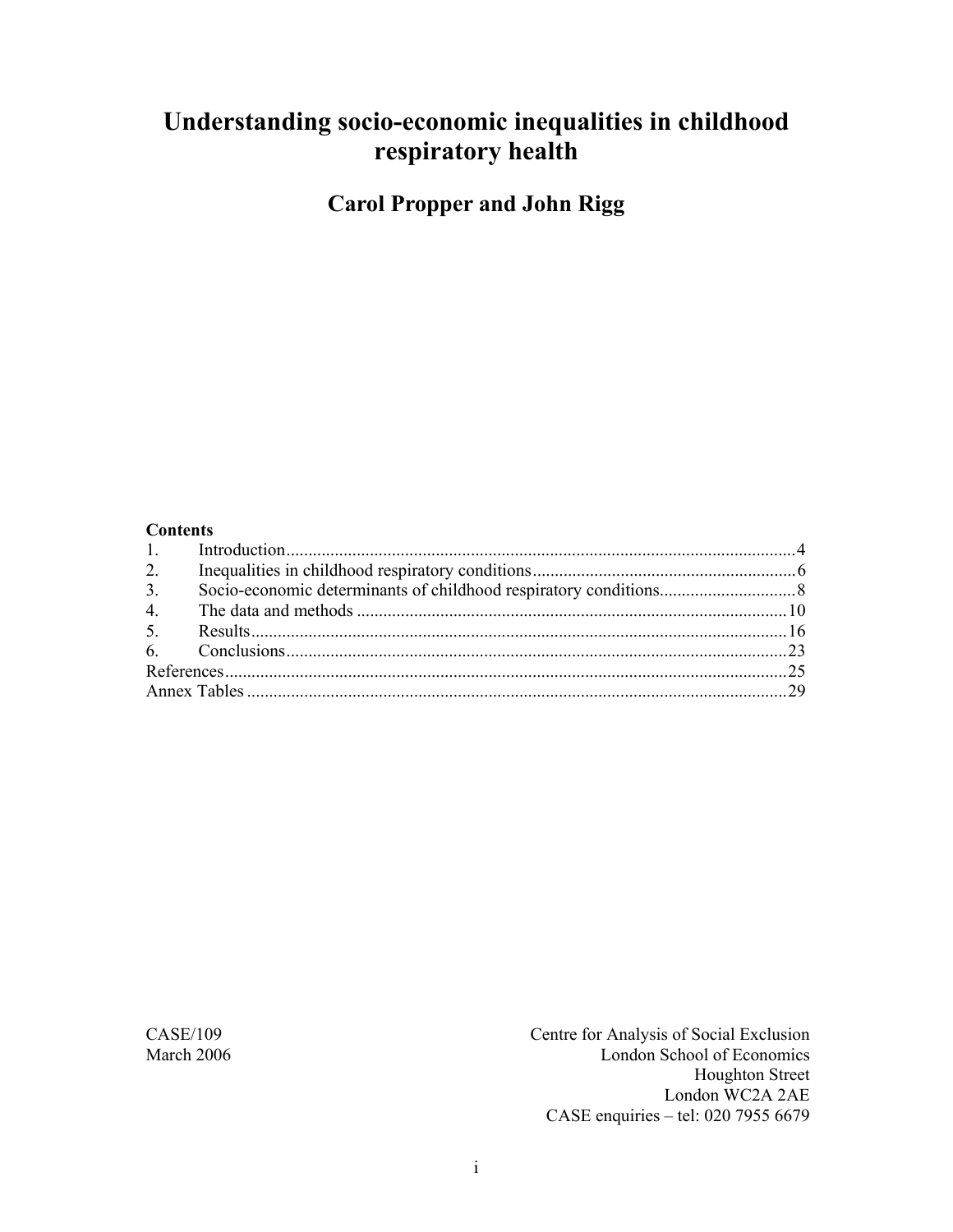#### **Centre for Analysis of Social Exclusion**

The ESRC Research Centre for Analysis of Social Exclusion (CASE) was established in October 1997 with funding from the Economic and Social Research Council. It is located within the Suntory and Toyota International Centres for Economics and Related Disciplines (STICERD) at the London School of Economics and Political Science, and benefits from support from STICERD. It is directed by Howard Glennerster, John Hills, Kathleen Kiernan, Julian Le Grand, Anne Power and Carol Propper.

Our Discussion Paper series is available free of charge. We also produce summaries of our research in CASEbriefs, and reports from various conferences and activities in CASEreports. To subscribe to the CASEpaper series, or for further information on the work of the Centre and our seminar series, please contact the Centre Manager, Jane Dickson, on:

| Telephone: | UK+20 7955 6679               |
|------------|-------------------------------|
| Fax:       | UK+20 7955 6951               |
| Email:     | $i$ .dickson@lse.ac.uk        |
| Web site:  | http://sticerd.lse.ac.uk/case |

© Carol Propper John Rigg

All rights reserved. Short sections of text, not to exceed two paragraphs, may be quoted without explicit permission provided that full credit, including © notice, is given to the source.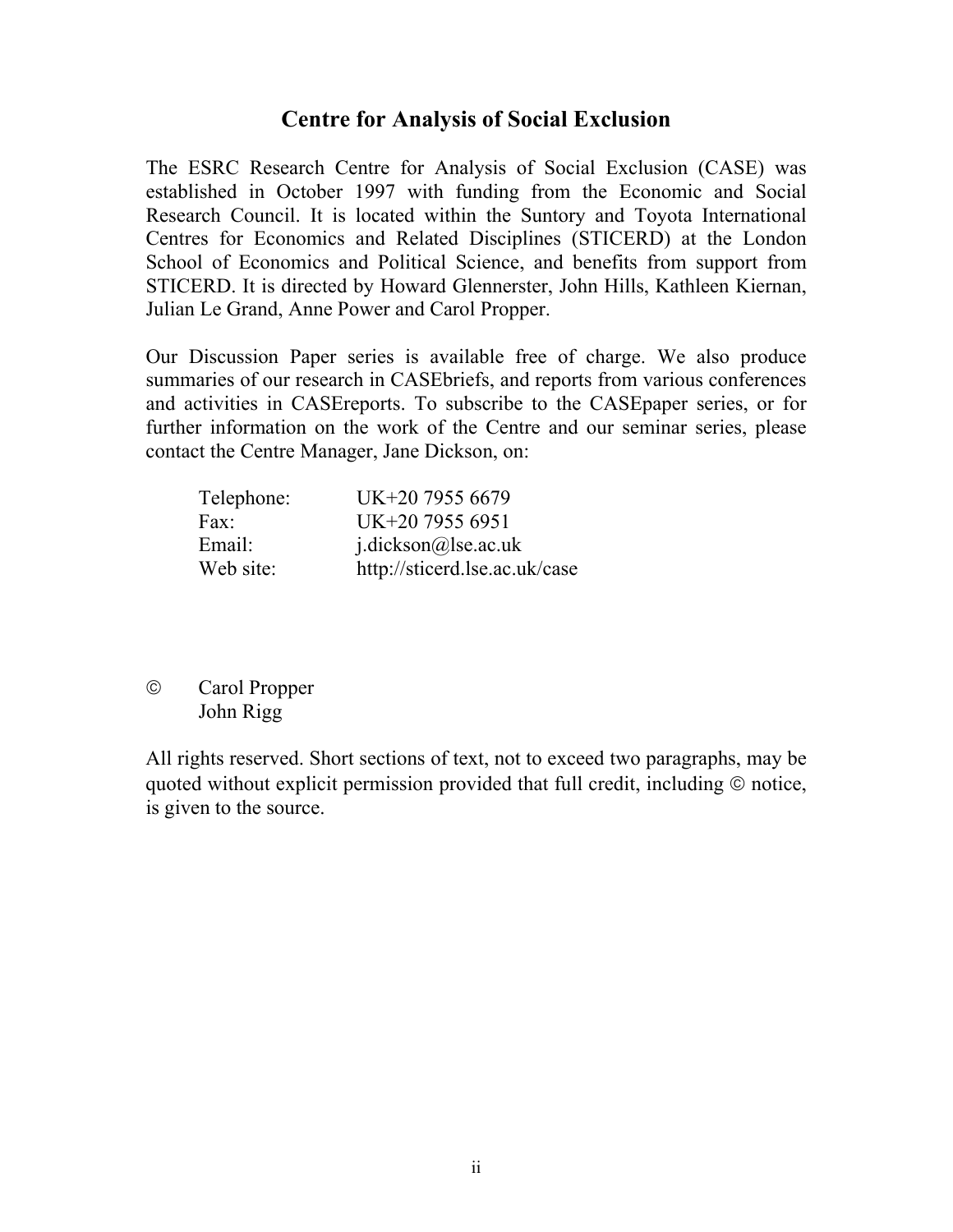## **Editorial Note and Acknowledgements**

Carol Propper is Professor of Economics in the Department of Economics and the Centre for Market and Public Organisation, University of Bristol, and a codirector of CASE. John Rigg is a Research Officer in CASE. We are indebted to John Henderson, Howard Glennerster, Tom Sefton and Jane Waldfogel for their valuable comments. We are extremely grateful to all the ALSPAC mothers and to the midwives for their cooperation and help in recruitment. The whole ALSPAC study team comprises interviewers, computer technicians, laboratory technicians, clerical workers, research scientists, volunteers and managers who continue to make the study possible. The study is part of the WHO-initiated European Longitudinal Study of Pregnancy and Childhood. The ALSPAC study could not have been undertaken without the financial support of the Wellcome Trust, the Medical Research Council, the University of Bristol, the Department of Health, and the Department of the Environment. Funding for this paper was provided by the ESRC through its funding of the Centre for Analysis of Social Exclusion, LSE.

email: Carol.Propper@bristol.ac.uk; phone: 0117 928 8427 email:  $i.a.rigg(a)$ lse.ac.uk; phone: 020 7955 7276

# **Abstract**

Asthma is the most common chronic disease of childhood. Recent evidence has shown a socio-economic gradient in its distribution. This paper examines whether a number of factors argued to have led to a rise in the incidence of asthma might also explain the social gradient. Several of these have been the object of policy intervention, though not necessarily with the aim of lowering childhood respiratory conditions. Using a large cohort study (the Avon Longitudinal Study of Parents and Children) we find significant inequalities in three respiratory conditions in middle childhood. We investigate eight potential mediating factors: exposure to other children in infancy, child's diet, poor housing conditions, maternal smoking, parental history of asthma, poor child health at birth, maternal age at child's birth and local deprivation. We find that each of these alone typically explains a relatively modest part of each respiratory inequality, with child's diet, local deprivation and maternal smoking generally the most important. But taken together, the mediating factors account for a substantial part of the respiratory inequalities. So the socio-economic gradient appears to operate through a number of inter-correlated pathways, some of which may be amenable to policy intervention.

Key words: Asthma, wheeze, socio-economic inequalities, mediating JEL number: I1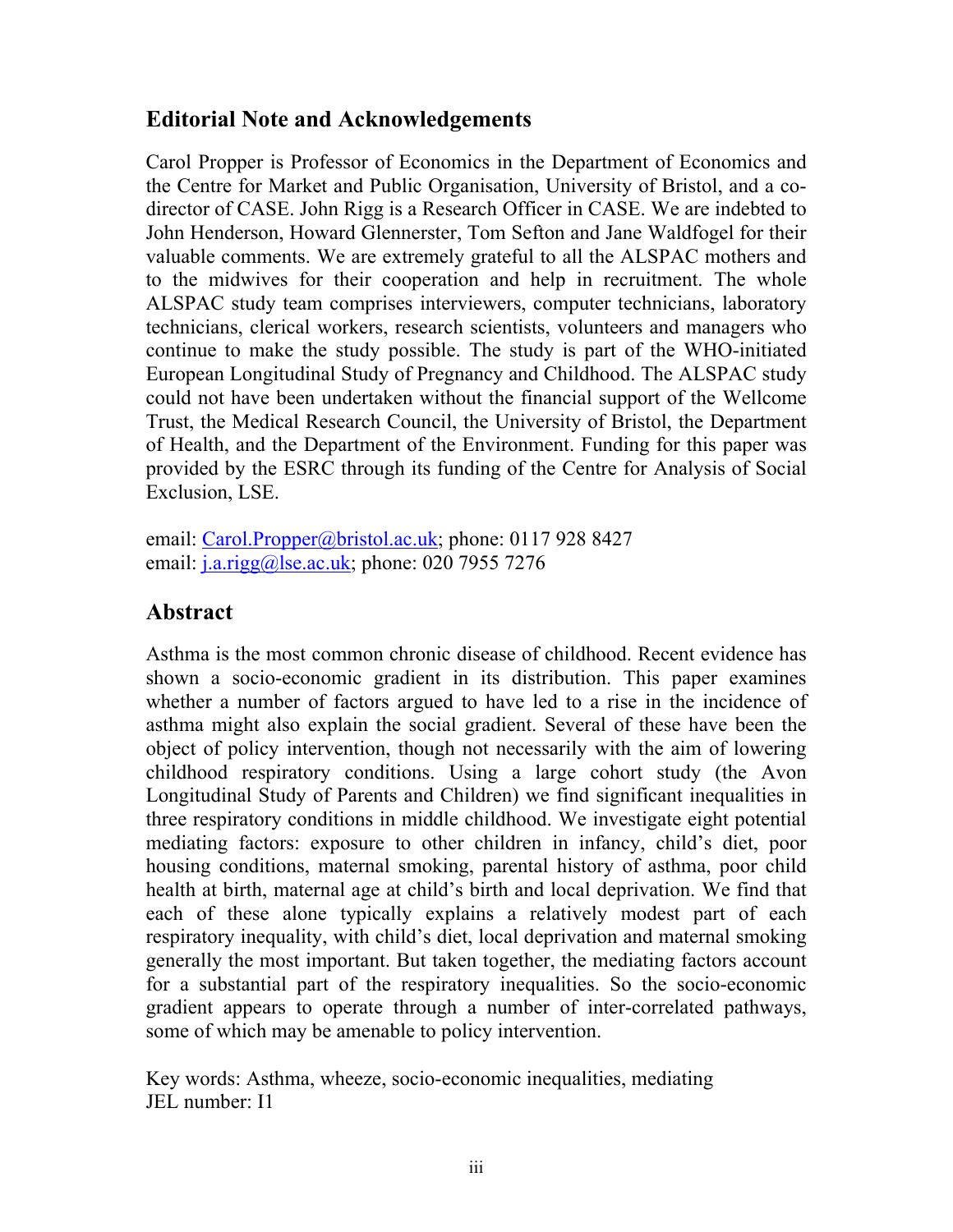## **1. Introduction**

Asthma is the most common chronic disease of childhood in western societies. Its prevalence in the UK is amongst the very highest throughout the world (ISAAC, 1998B) and the economic burden of asthma and associated allergic diseases alone to the UK National Health Service is estimated to be £1 billion per year (Gupta et al., 2004). Several recent studies have argued that there appears to be a socio-economic gradient in the prevalence of childhood asthma, especially in severe asthma. Childhood asthma and associated respiratory conditions are also linked to poorer subsequent respiratory outcomes (Ulrik, 1999) so that inequalities in childhood will translate into inequalities in adults.

A reduction in inequality in childhood asthma is not currently an explicit part of government policy. But tackling health inequalities in the UK is a cornerstone of the government's public health strategy. Early in its period of office the Labour Government appointed the Acheson Committee to take forward the work initiated by the Black committee in 1980 (DHSS, 1980; DoH, 1998). It produced a raft of proposals and in Labour's 2001 election manifesto contained the pledge to 'close the health gap'.

A recent review of national policy documents since the Labour government's election in 1997 observed that: "A narrow concern with promoting population health is giving way to a broader vision of the goals of policy. The broader vision combines a focus on health gain with a commitment to reducing inequalities in its social distribution" (Graham, 2004: 115). In 2001 two health inequality targets were established, focused on socioeconomic inequalities in infant mortality and on area inequalities in life expectancy (Department of Health, 2001b; ONS, 2002a). However, 'closing the gap' has proved difficult. Progress has been slow and patchy as the government's own review has made clear (DoH, 2005). Not only do the causes of health inequalities lie in the province of many departments but we know too little about the precise mediating factors that link social deprivation and poor health outcomes. It is in this context that we have sought to explore such mediating factors in one specific case where poor health and social deprivation are closely linked. And, whilst not designed with the objective of reducing inequalities in childhood asthma, the factors that are correlated with asthma indicate that many recent government policies might be expected to impact on inequalities in childhood asthma. For instance, motivated by the harmful consequences of living in cold and damp housing (which include an elevated risk of respiratory conditions in children), the government published its UK Fuel Poverty Strategy in 2001 with the aim of ending fuel poverty among families with children and other vulnerable households by 2010 (DETR, 2001). Fruit intake has a protective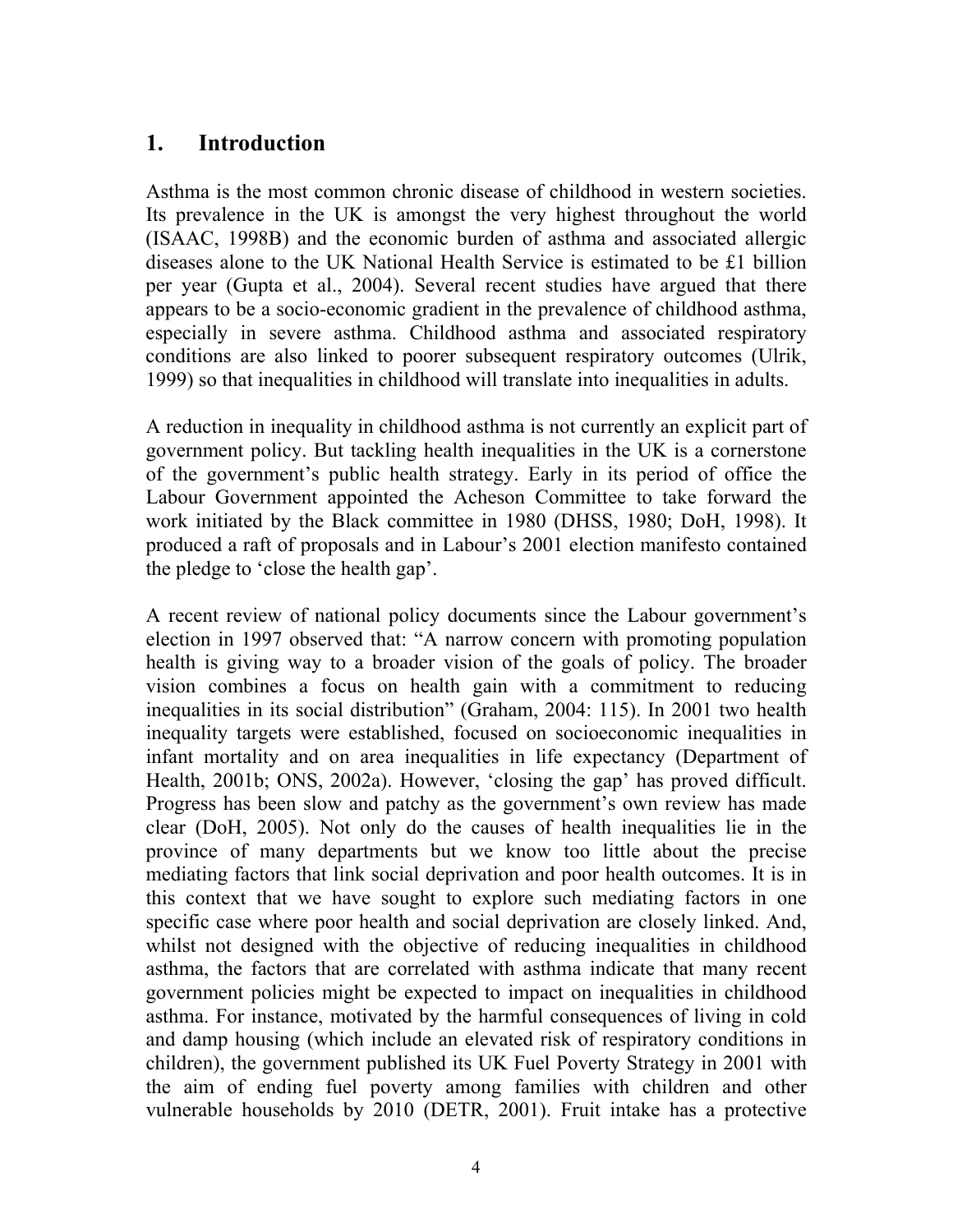effect against the onset of asthma (Gilliland et al., 2003; Woods et al., 2003) and fruit consumption is lower amongst poor than better off children. Thus recent initiatives to promote fruit consumption amongst all children, such as the National Schools Fruit Scheme, may have an influence on the social distribution of asthma and wheeze amongst children. Policies aimed at reducing smoking and traffic pollution are yet further examples of government policy that might be expected to affect the social distribution of childhood respiratory conditions.

So the government's general objective to reduce health inequalities, the widespread nature of childhood asthma and its social gradient mean that an understanding of the socio-economic determinants of inequalities in childhood asthma is of considerable public, and potentially policy, interest. This paper aims to shed light on these issues by first examining whether there is a socioeconomic gradient in middle childhood respiratory conditions in the UK and then examining the extent to which several factors that have been argued to be associated with childhood asthma might be underpinning this socio-economic gradient. Our analysis is based on a rich birth cohort study of over 12,000 births in the Avon area of England in 1991/2 that contains linked information on respiratory symptoms in children and on the socio-economic status and behaviours of their mothers and partners of the mothers. In our identification of the mediating factors through which socio-economic status may be linked to inequalities in respiratory health across children, we draw heavily on the medical evidence.

Our analysis first establishes that there is a significant negative gradient between socio-economic status (SES) and three different respiratory outcomes in children in mid-childhood<sup>1</sup> and this gradient is largest for the most persistent respiratory condition. We then investigate the extent to which this social gradient can be explained by eight mediating factors, all of which have been identified as significant correlates of asthma or wheeze in childhood. These factors are: exposure to other children in infancy, child's diet, poor housing conditions, maternal smoking, parental history of asthma, poor child health at birth, maternal age at child's birth and local deprivation. Some of these factors are amenable to change through public policy intervention, for example, childhood diet and parental smoking, both of which are the focus of current public health policies. Other factors are more fixed (e.g. parental history of asthma, a child's initial health at birth, local deprivation) and so cannot be easily altered, or may be the outcome of a large set of forces, meaning that a single policy is unlikely to have much impact on their incidence. Nevertheless,

-

<sup>1</sup> The outcomes, described in Section 4.1, refer to the related but different respiratory phenomena of transient wheeze, persistent wheeze and asthma, the latter two representing more-severe respiratory conditions than the former.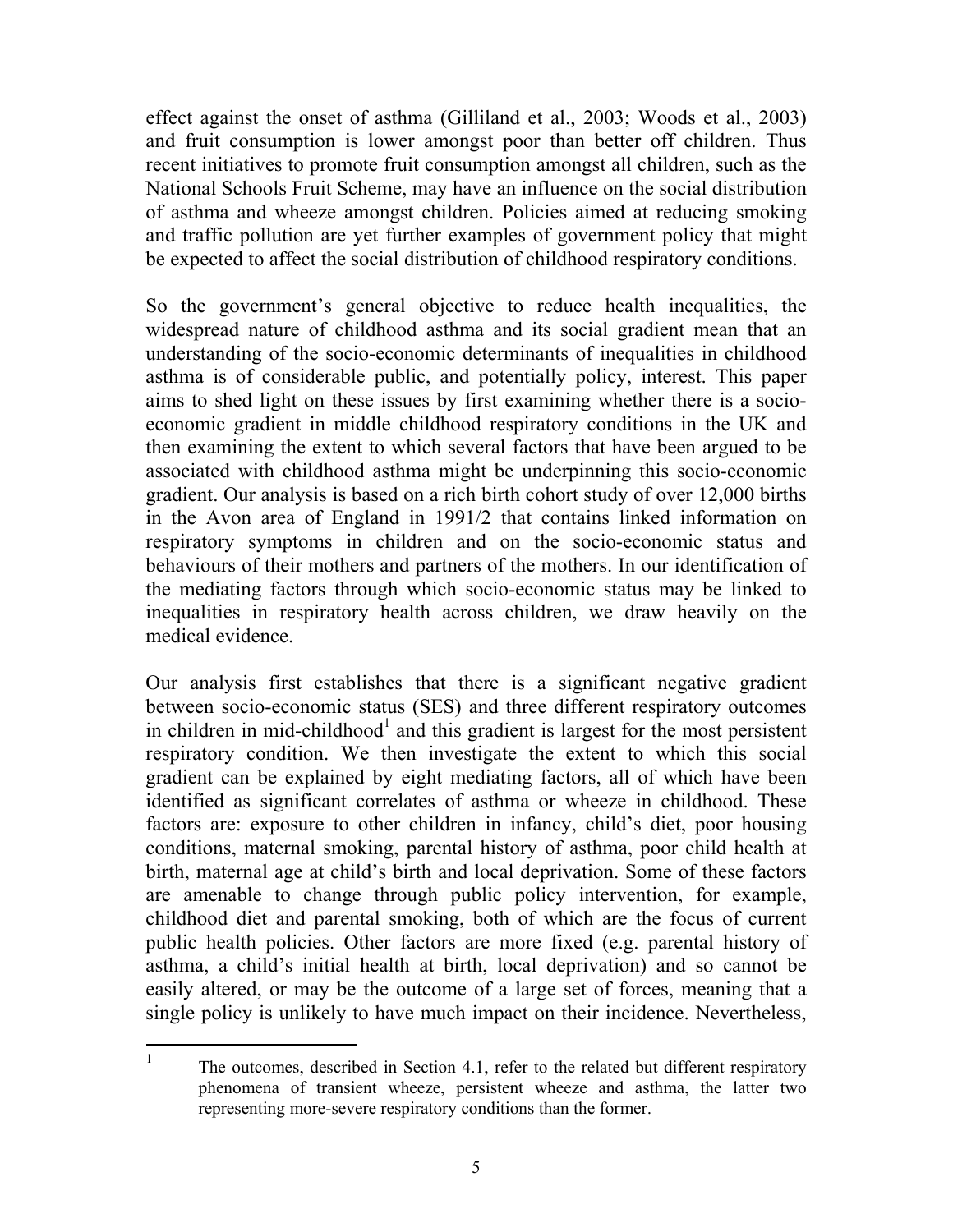even for these more immutable factors, it is of interest as to whether the observed SES gradient operates through these factors or through other channels.

The paper is organized as follows. Section 2 reviews recent empirical literature on the association between socio-economic status and childhood asthma, including asthma severity. Section 3 examines those factors that have been identified as determinants or correlates of childhood asthma or wheeze and so may constitute possible paths by which SES and respiratory conditions are associated (i.e are possible mediating factors). Section 4 describes the data including detail on the eight possible mediating factors that we explore. The results are reported in Section 5. A summary of the findings and concluding remarks are contained in the final section.

# **2. Inequalities in childhood respiratory conditions**

#### *2.1 The prevalence of asthma and wheeze*

The prevalence of childhood asthma and wheeze has increased sharply in several industrialised countries over the last thirty to forty years (Von Mutius, 2000). Results from self-reported questionnaires by 13 and 14 year-olds as part of the International Study of Allergies and Asthma in Childhood (ISAAC) project (ISAAC, 1998A, 1998B), suggest that there are more cases of asthma in more westernised, affluent countries (Smyth,  $2002$ ) – a "disease of affluence" according to Hancox et al (2004) – prompting suggestions that the risk for asthma may be related to lifestyle and/or environmental factors associated with a modern, Western way of life.

Around one in five school age children in the UK have a medical practitionerdiagnosed asthma (National Asthma Campaign, 2001). This amounts to a rise of two to threefold compared to the early 1970s. However, rates of childhood asthma appear to have peaked in the UK in the mid 1990s and there is evidence of a decline thereafter (Sunderland and Fleming, 2004; Akinbami and Schoendorf, 2002). Results from the ISAAC project revealed that the rate of asthma is higher amongst children in the UK than any of the other 55 countries in the study.

### *2.2 Inequalities in respiratory conditions*

Several recent studies have drawn attention to the existence of inequalities in childhood respiratory conditions. This recent empirical consensus holds for a variety of measures of socio-economic status, across a range of countries and for different respiratory outcomes. Most studies have used measures other than income to indicate a child's SES, such as father's education or occupation. For example, Almqvist et al. (2005) and Cesaroni et al. (2003) found a steep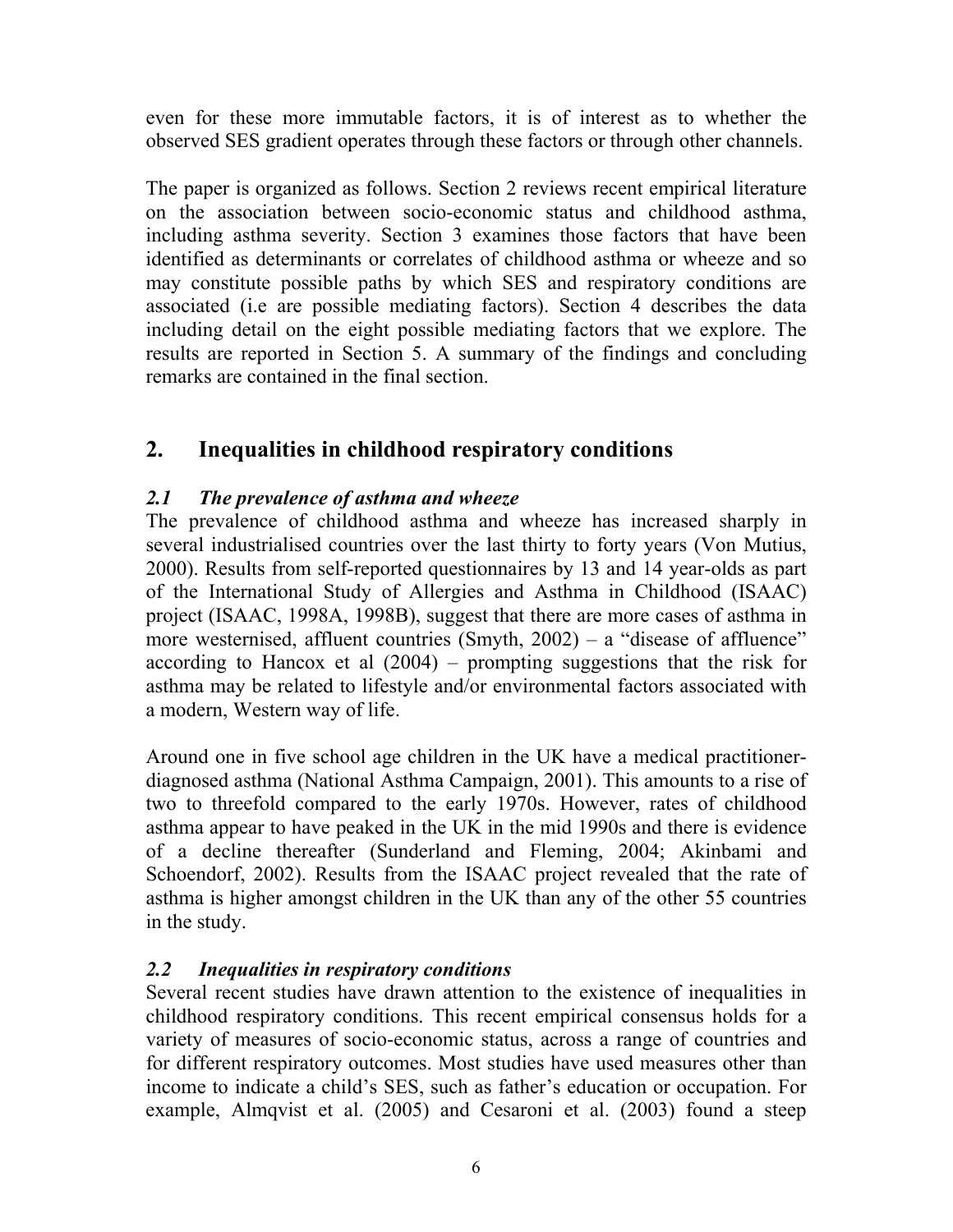gradient in the prevalence of asthma by father's occupational status for children in Stockholm and Rome respectively. These results hold after controlling for potentially confounding factors such as heredity for allergic diseases and maternal smoking. Using income as the measure of SES, Case et al (2002) show that the prevalence of asthma was inversely related to income in US children under nine years of age, though this association was insignificant for older children. These results were net of controls for family size and ethnicity, amongst others. Currie et al. (2004) find similar associations for England using the same analytical framework as Case et al. (2002).

Although most recent studies find a social gradient in the prevalence of childhood respiratory conditions, this finding is not universal. Koopman et al. (2002) found weak evidence on the link between socio-economic status and respiratory conditions in early childhood for a sample of children in the Netherlands in 1996/7. Hancox et al. (2004) found no convincing evidence of an association between income or parental occupation and childhood asthma at any age from childhood to early adulthood in a New Zealand cohort of children borne in 1972/3. Mielck et al. (1996) reviewed twenty-two studies undertaken between 1973 and 1994 and found little consistency in the relationship between SES and childhood asthma (see also the overview by Rona, 2000). It is possible that inequalities in childhood respiratory conditions may have become more apparent over the last twenty-five years, such that an inverse relationship between the prevalence of asthma and socio-economic status is more of a contemporary phenomenon (Rona et al., 1999). $<sup>2</sup>$ </sup>

#### *2.3 Inequalities in severity of respiratory conditions*

 $\overline{a}$ 

Whilst the evidence on inequalities in the overall prevalence of asthma and wheeze is to some degree mixed, there is much more compelling support for the existence of inequalities for more-severe forms of respiratory conditions, such as severe asthma. Case et al. (2002) found that amongst US children with asthma, poor children were more likely to have severe asthma and that this effect was slightly larger for older children. In other words, whilst the authors reported that the income gradient in the prevalence of asthma decreased with age, the income gradient in asthma severity increased.

Mielck et al (1996) found that poverty and severe asthma were positively associated in Germany. Cesaroni et al (2003), who found a positive association

<sup>2</sup> In an analysis based on three surveys using the same design over a seventeen year period, Rona et al. (1999) found that children whose fathers had a semi or unskilled manual occupation had a three percentage point higher prevalence of asthma in the most recent survey in 1993/4 than children whose fathers belonged to other social classes (16 compared to 13 percent). This gap was not evident in the earlier surveys.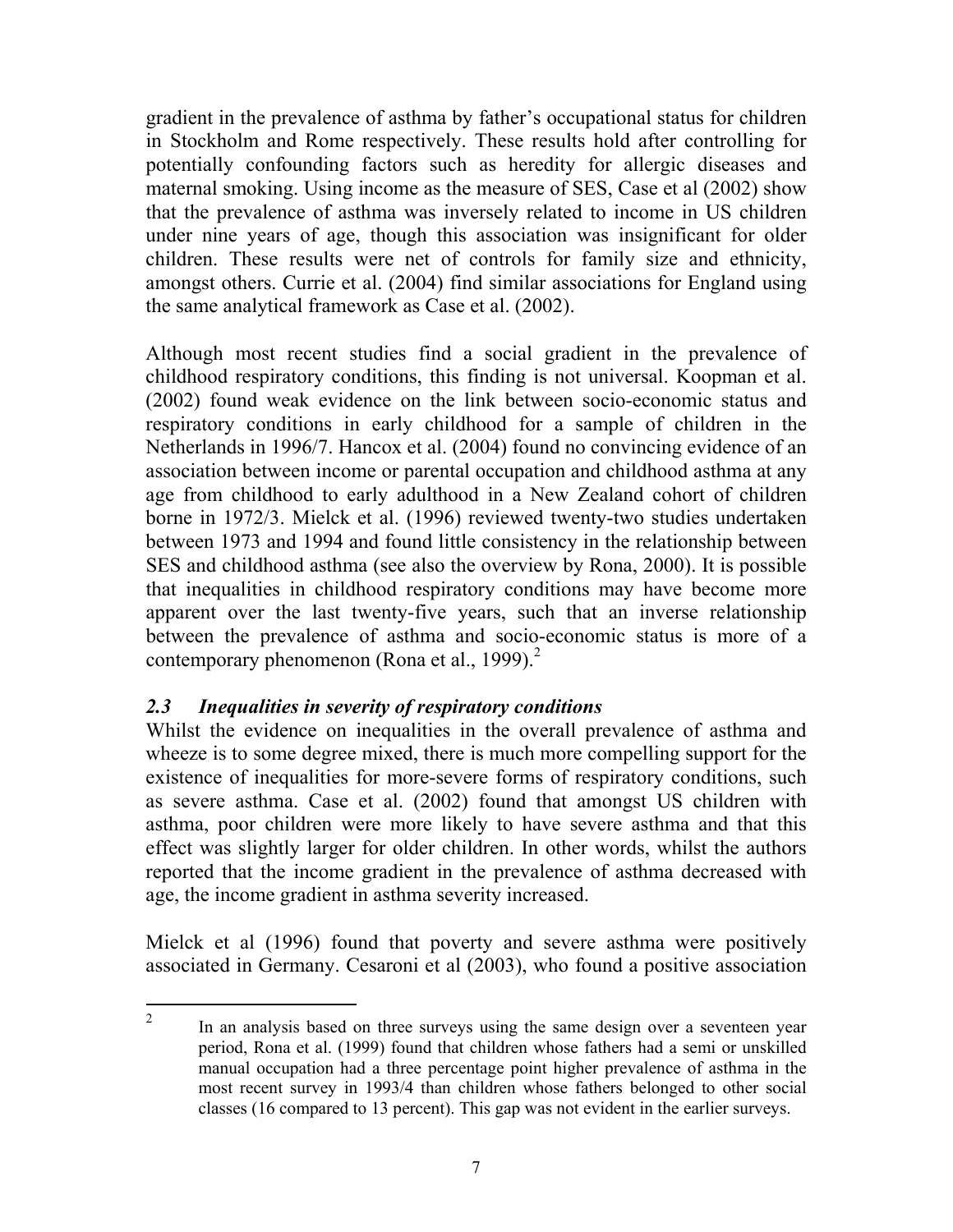between low socio-economic status and asthma, estimated a stronger association for severe asthma and an even stronger association for hospital admission for asthma. In a UK-based cross-sectional sample of children aged 5 to 11, Duran-Tauleria and Rona (1999) found that father's education was not associated with asthma but that it was inversely related to persistent wheeze (a marker for more severe forms of asthma). Sherrif et al. (2001), who use the same English ALSPAC birth cohort as the present study, found that local authority accommodation (which is occupied disproportionately by low-income families) was associated with persistent (but not transient) wheeze in early childhood (see also Baker and Henderson, 1999). Moreover, asthma mortality rates and hospital admission rates, both markers of asthma severity, usually reveal much higher rates amongst low-income groups (Rona, 2000). There is one recent English study (Currie et al. 2004) that found no significant association between asthma severity and income, though this result contrasts to those reported for the US as well as in other English-based studies.

In summary, recent evidence suggests that socio-economic inequalities exist in childhood respiratory conditions, although this association appears to have been less pronounced twenty to thirty years ago. However, there is more compelling evidence – not just of late but over time – that there is a distinct social gradient in the distribution of more-severe respiratory conditions, such as severe asthma.

## **3. Socio-economic determinants of childhood respiratory conditions**

Why might children from low socio-economic status families be more likely to experience asthma? In other words, what are the economic, demographic, lifestyle and environmental routes through which social disadvantage is transmitted into childhood asthma? A wide array of different factors have been suggested in the literature as associated with childhood asthma and other respiratory conditions, though there is currently no single factor which has been identified as leading to poor respiratory outcomes. These factors may operate simultaneously, though they have often been examined in isolation from one another. In addition, some of the factors may be associated with SES and so may potentially explain the link between respiratory conditions and SES. Others may not be socially graded and so, while associated with the incidence or prevalence of respiratory conditions, cannot be part of the reason for a social gradient.

We focus here on a set of potentially mediating factors that are behaviours of mothers (or parents) post the birth of the child, and so may act as the channel by which low SES translates into poorer respiratory outcomes. These are the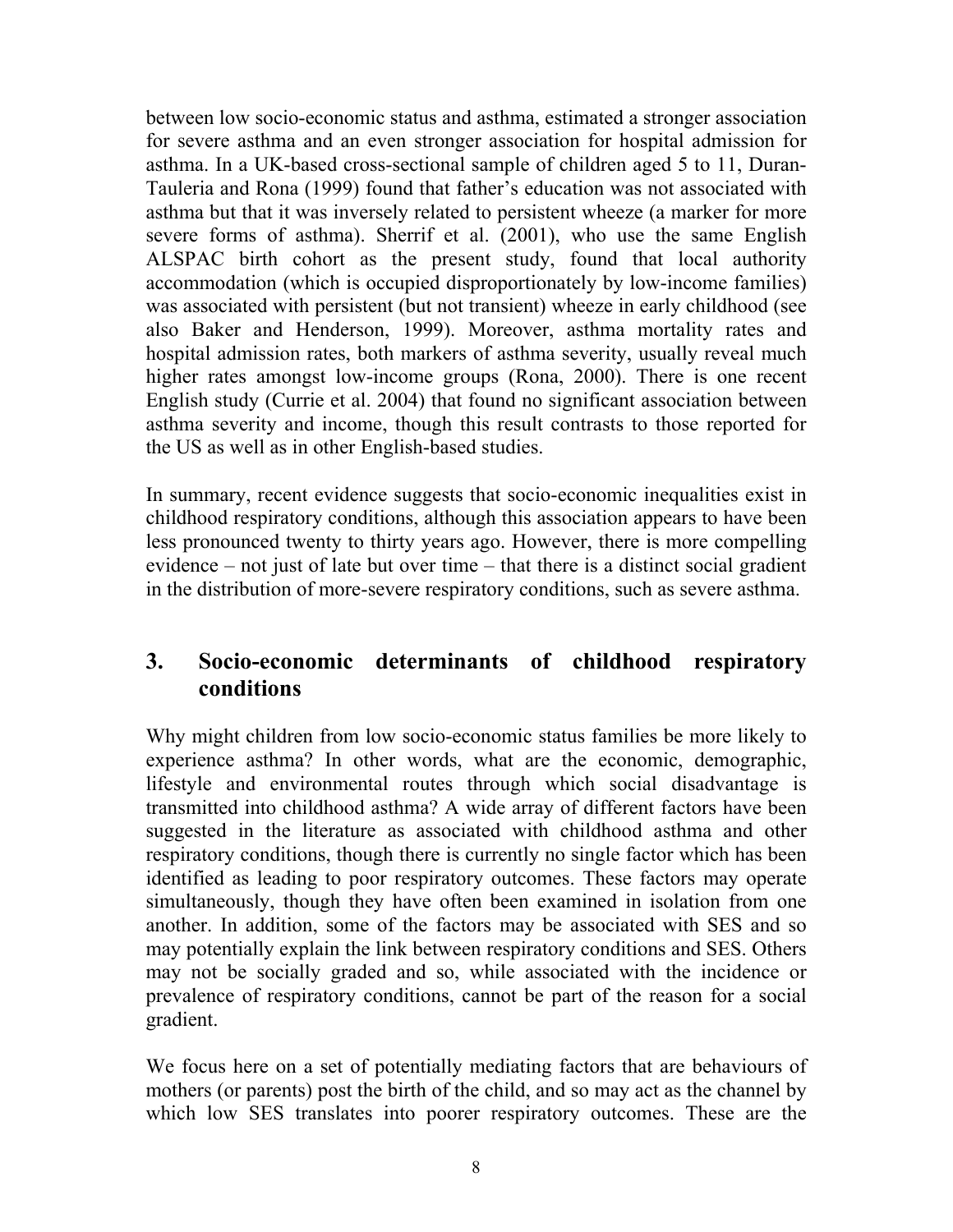factors that may be most susceptible to policy change (though even these may be hard to change very quickly). Some of these may be socially graded, others may not be.

### *3.1 The hygiene hypothesis*

The hygiene hypothesis posits that increased exposure to other children in infancy increases the risk of current infection but enhances the immune system's ability to protect against the onset of subsequent allergic conditions. It is argued that the reduction in microbial burden that has occurred during the past century in the industrialized world may have altered normal postnatal immune system development (Martinez and Holt, 1999). In particular, a reduction in rates of infection in infancy may have lead to deterioration in allergen-specific immune responses. Using number of siblings and attendance at day centres as proxies for exposure to children, many studies have found an inverse relationship between exposure to children in early childhood and subsequent onset of asthma (see, for example, Ball et al., 2000). The relevance of the hygiene hypothesis as a possible source of inequalities for child respiratory conditions arises from differences in family size and type of childcare arrangements that are correlated with socio-economic status.

### *3.2 Child diet*

The benign effects of longer duration of breastfeeding for current and subsequent wheeze and asthma have been widely documented (see the review in Halken, 2004; for evidence from ALSPAC, see Sherriff et al., 2001, and Baker and Henderson). Fruit consumption has been inversely associated with depleted lung function in children (Gilliland et al., 2003), and, more specifically, apples and pairs have been found to be protective of asthma (Woods et al., 2003). Childhood dietary patterns vary with SES (North et al., 2000), whilst many aspects of diet in early life have been associated with current and subsequent respiratory difficulties. Thus, variation in foodstuffs by income may account for part of the relationship between SES and asthma.

#### *3.3 Pollutants*

A variety of air pollutants have been proposed as aggravating factors for asthma, the incidence of each is likely to vary across SES. These include indoor agents (e.g. cigarette smoke, house dust mites, exposure to pets, mould and damp) and outdoor pollution from motor vehicles. One of the more consistent findings relates to the harmful effect of smoking for development of childhood respiratory symptoms. Several studies have shown a significant association between parental (particularly maternal) smoking and increased wheezing and asthma in children (Lewis et al., 2004; Cook et al., 1999; Tager, 1998). Maternal smoking during pregnancy is significantly associated with reduced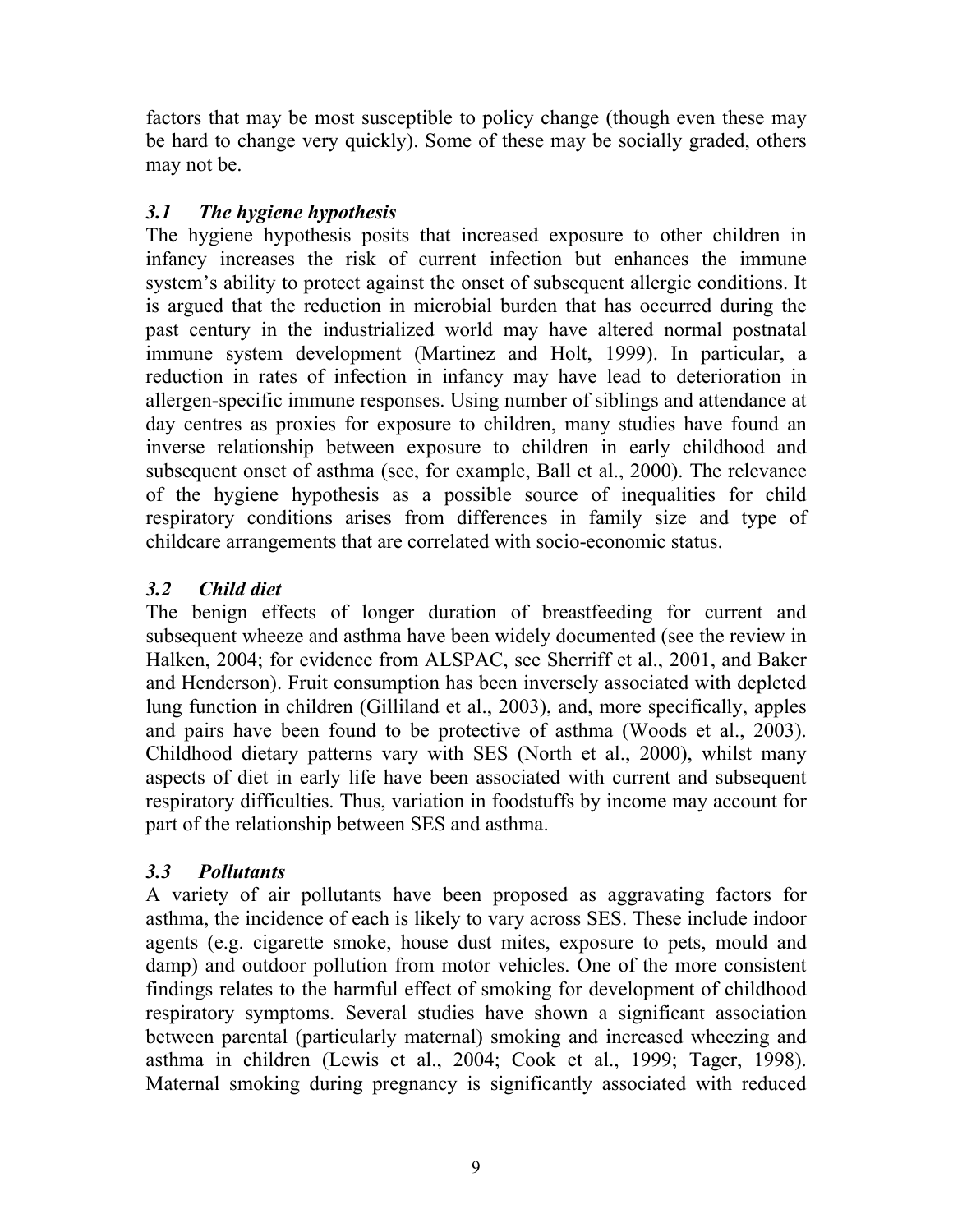respiratory function in early infancy and recurrent wheezing during infancy and early childhood (Halken, 2004).

#### *3.4 Local Deprivation*

Local deprivation is a measure of the environmental conditions in which a child lives, and one which is likely to be closely associated with SES, as poor individuals are less able to afford better neighbourhoods. A recent UK study by Duran-Tauleria and Rona (1999) found that persistent wheeze was associated with geographical variation, which was largely explained by variation in deprivation. The link with deprivation was less pronounced for less-severe forms of respiratory symptoms. Similarly, Cesaroni et al. (2003) found that living in an underprivileged area was a strong independent predictor of hospital admission for asthma - but not less-severe respiratory outcomes – in an Italian sample of children.

These four sets of factors, if associated with SES, could be mediators between SES and respiratory outcomes and also could be amenable to change through policy. The literature also draws attention to a number of factors that are less obviously categorised as mediating, in that they either are in place before the child's birth (for example parental asthma, which may be a genetic transmission of inequality) and/or they are very strongly associated with SES and so may be regarded as an aspect of SES rather than a mediating factor. As these factors have been argued to be important correlates of respiratory illness in children, we also include some of them in our empirical analysis, in order to compare their impact with factors that are more amenable to change. Most of these factors essentially fall into the category of human capital; they include maternal age and the early health of the child. Education level and age of mother have been widely documented to be inversely related to asthma. Cesaroni et al. (2003) find a link between asthma and maternal level of education; Sherriff et al. (2001) find a positive link between (lower) maternal age and respiratory conditions. In terms of the child's own human capital, low birth weight and pre-term births are known markers of subsequent poor child health and both occur disproportionately in low-income families (see Burgess et al., 2004, for evidence based on ALSPAC).

# **4. The data and methods**

We use a rich UK data set on a cohort of children born in one region of the UK in the early 1990s. The Avon Longitudinal Study of Parents and Children (ALSPAC; Golding et al., 2001), is a local, population-based study investigating a wide range of socio-economic, environmental and other influences on the health and development of children. Pregnant women resident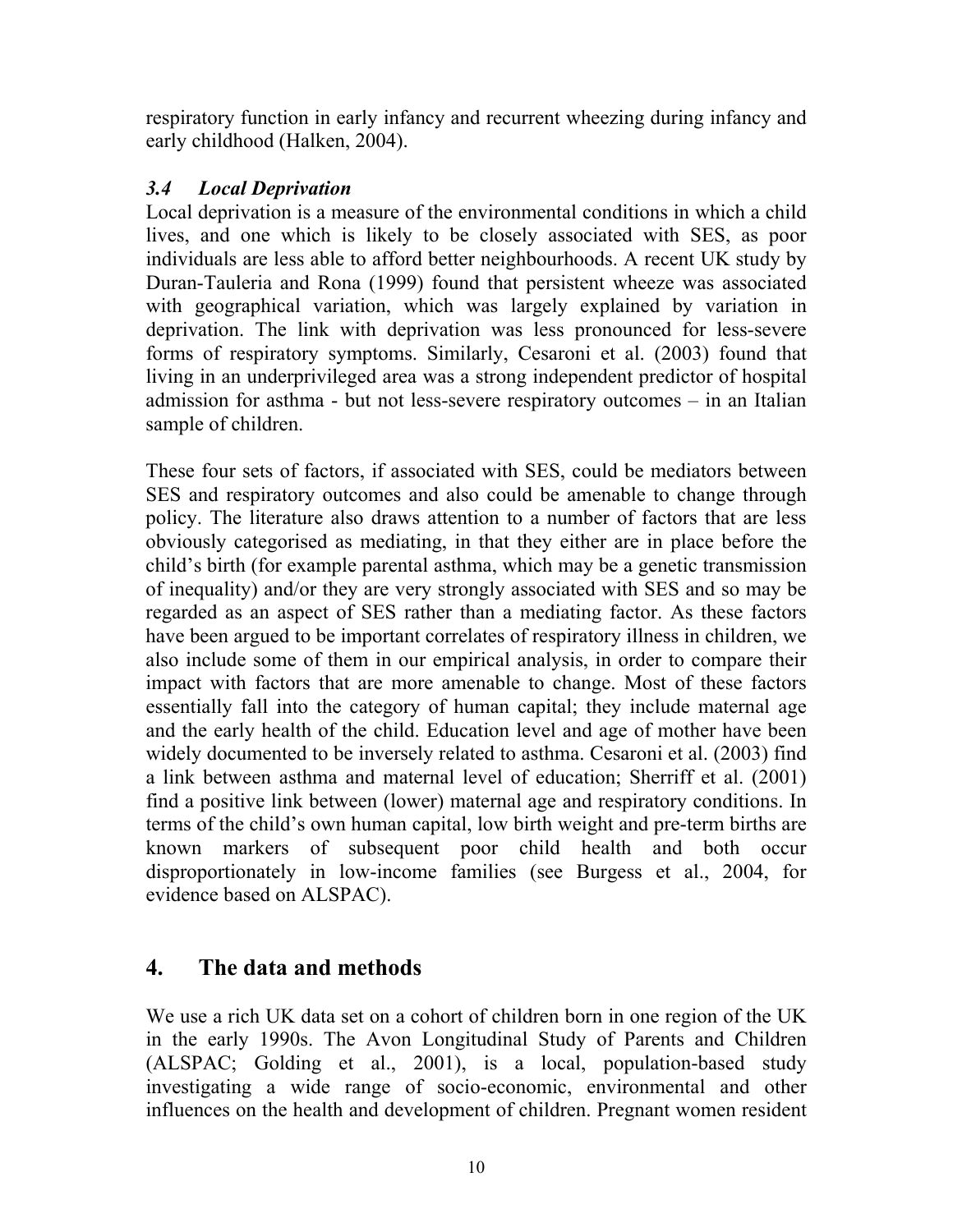in the former Avon Health Authority were invited to participate if their estimated date of delivery was between the 1st of April 1991 and the 31st of December 1992. Approximately 85% of eligible mothers enrolled, resulting in a cohort of 14,893 pregnancies. Our estimation samples are somewhat smaller than this, representing late miscarriages, stillbirths and post-birth sample attrition and non-response to questionnaire items.<sup>3</sup>

Respondents were interviewed at high frequency compared to any of the UK cohort studies.<sup>4</sup> They were given questionnaires pre-birth and then at regular intervals after the birth of their child. Here we use data from some twenty questionnaires covering the dates between 8 weeks gestation and the 85th month of the child.

#### *4.1 The respiratory outcomes*

We use four respiratory outcomes in the analysis. All are based on mother responses and are binary variables. When the study child was aged 6, 18, 30, 42 and 81 months, ALSPAC mothers were asked whether their study child had experienced "wheezing with whistling on the chest" in the past year (or since birth when asked at 6 months). In addition, mothers also provided information in the 81 month questionnaire on whether their child had experienced asthma in the last year. $5$ 

The first respiratory outcome is "ever wheezed", equal to one if ALSPAC mothers reported their child as having wheezed with whistling on the chest at any of the five points in time listed above or if the child had asthma at 81 months. This measure is similar to the 'transient early wheeze' group identified in the influential Tucson Study, Taussig et al. (2003). Asthma at 81 months is

 $\overline{a}$ 3 The cross-sectional representation of the ALSPAC sample has been investigated by comparison with the 1991 National Census data of mothers with infants under one year of age who were resident in the county of Avon. In general, the ALSPAC sample performed reasonably well, although mothers who were married or cohabiting, owned their own home, did not belong to any ethnic minority and lived in a car-owning household were slightly over-represented. As these are typically characteristics that are positively associated with income the initial ALSPAC sample is likely to contain a lower number of mothers with low-income than the population. See Golding et al. (2001).

<sup>4</sup> For example, the UK National Child Development Study (NCDS) interviewed at birth and then again at 7. The UK Birth Cohort Study (BCS70, first wave was in 1970) has a similar gap.

<sup>5</sup> The questions on whistling with wheezing on the chest have been used in other ALSPAC research, see, for example, Sherrif et al. (2001). The maternal responses on asthma at 81 months have been used by Burgess et al. (2004).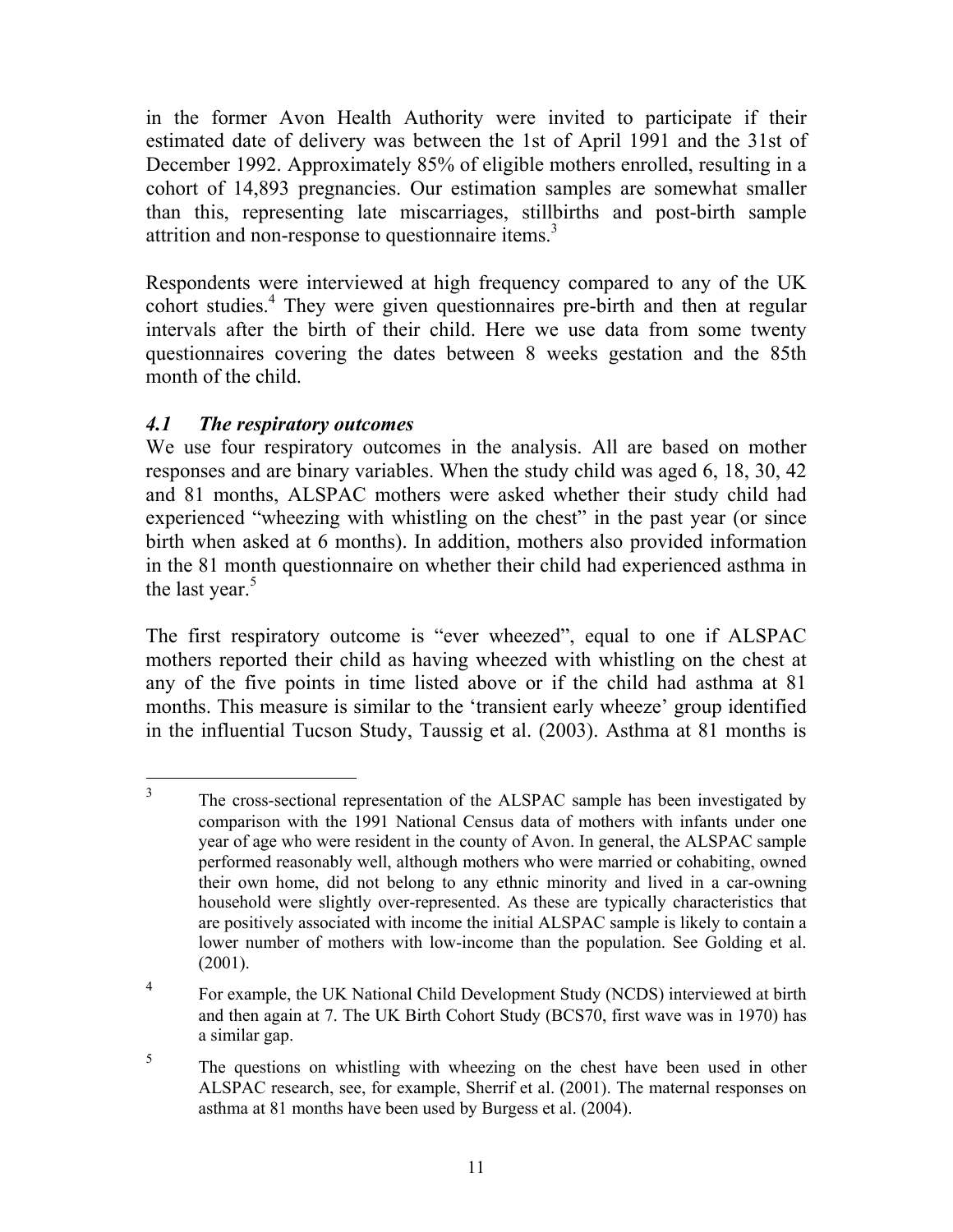the second outcome, taken directly from contemporaneous mother reports. The final two outcomes refer to persistent wheeze. The first of these, persistent wheeze between birth and 42 months, is equal to one if a child had wheezing with whistling on the chest in at least three out of the four observations over this period. The final outcome, labelled persistent wheeze between birth and 81 months, is equal to 1 if "persistent wheeze between birth and 42 months" is equal to one plus the mother reported either wheezing with whistling on the chest at 81 months or asthma at 81 months. As most wheezing conditions in childhood are likely to be multifactorial, these children may have elements of airway structural abnormalities as well as airway inflammation (with or without asthma).

While we do not observe asthma severity directly and the 'ever' and 'persistent' wheeze between birth and 81 months reflect different respiratory disorders (Baker et al., 1999), they may also be interpreted as proxies for less- and moresevere respiratory conditions respectively (Taussig et al., 2003). The other two outcomes capture different dimensions of child respiratory problems. Mother reported asthma at 81 months is the closest outcome to doctor-diagnosed asthma and we include it as much of the empirical literature relates to asthma. Persistent wheeze between birth and 42 months enables us to investigate whether socioeconomic status (and the mediating factors) have a different impact on respiratory conditions during infancy compared to later in childhood. We also take persistent wheeze between birth and 42 months as less severe than persistent wheeze that continues on to age 81 months. The ranking – in terms of severity – of 'asthma at 81 months' and 'persistent wheeze between birth and 81 months' is less clear.

#### *4.2 Socio-economic status*

-

Our primary measure of socio-economic status is based on the study child's father's occupation, taken from mother responses at 32 weeks gestation. We employ a fivefold typology based on the standard occupational classification (Rose and Pevalin, 2003), grouping the study children into one of the following categories: professional, class I (11% of observations); intermediate, class II (35% of observations); skilled non-manual, class III NM (11% of observations); skilled manual, class III M (31% of observations) and partly- and unskilled, classes IV and V  $(12\%$  of observations).<sup>6</sup> We treat this five category, ordinal variable as a continuous regressor in the multivariate analysis below. Whilst this measure of socio-economic status is not strictly continuous, and its use as a single variable masks possible non-linearities, it provides a reasonable summary

<sup>6</sup> We group classes IV and V together since there were relatively few observations in class V (approximately two and a half percent of the study children). Armed forces were coded as missing, affecting some twenty cases.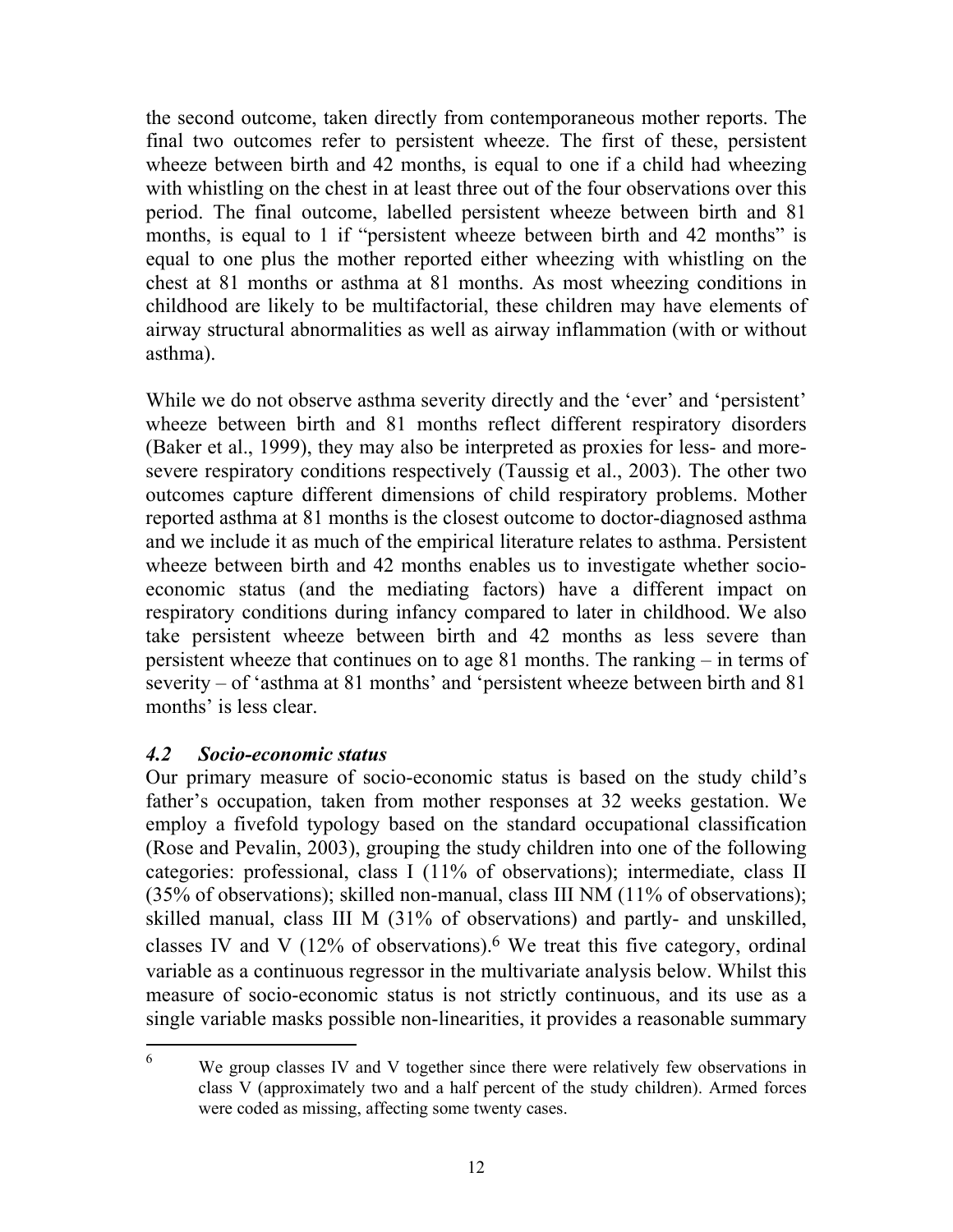measure of socio-economic gradient and is preferred to a binary variable (capturing manual versus non-manual, for example) since it is more in keeping with the current policy focus on health inequalities across the social spectrum and not just the poor health of a socially disadvantaged minority (Graham, 2004).

We repeated all our analysis with an alternative indicator of SES, based on a measure of net family income when the study children are aged approximately three to four years old and report key similarities and differences in our results below.<sup>7</sup> Several considerations motivate our use of father's occupational status as the primary indicator of SES over the income measure. First, unlike the income measure, occupational status pre-dates the timing of all mediating factors, thereby mitigating possible problems of reverse causation (in this sense the income measure is more likely to be endogenous since it may be affected by the level of some of the mediating factors). Second, father's occupational class may represent a better proxy for long-term socio-economic status given the contemporaneous nature of the income measure. Third, a degree of imputation is necessary to construct the income measure and this detracts from its robustness.

#### *4.3 The Mediating Factors*

 $\overline{a}$ 7

We explore the importance of eight possible sets of mediating factors that might give rise to the inequalities in childhood wheeze and asthma. These correspond to hypotheses advanced in the literature discussed above. The set of factors is not exhaustive but reflects data limitations: we cannot, for example, consider the role of traffic pollution, a potentially important mediating factor, owing to lack of appropriate data. Each factor is typically measured by two or three variables, which capture different aspects of the factor. Sets of dummy variables were used where appropriate to allow for non-linearities between the components of the factor and the respiratory outcomes. Further detail on variable construction as well as descriptive statistics for all variables used in the analysis is in Appendix Table A1.

The first mediating factor, exposure to other children in early childhood, aims to operationalise the hygiene hypothesis. It contains two groups of variables, measuring the number of siblings at 8 months and the type of day care used at 24 months. The second factor is child's diet. We distinguish three separate elements: the duration the child was breast fed, the amount of fruit the child consumed between birth and 38 months and the age the child was introduced to solids. We are not aware of any study to-date that has examined whether early

 Full details of the construction of this measure and the full set of results using these measures are available from the authors.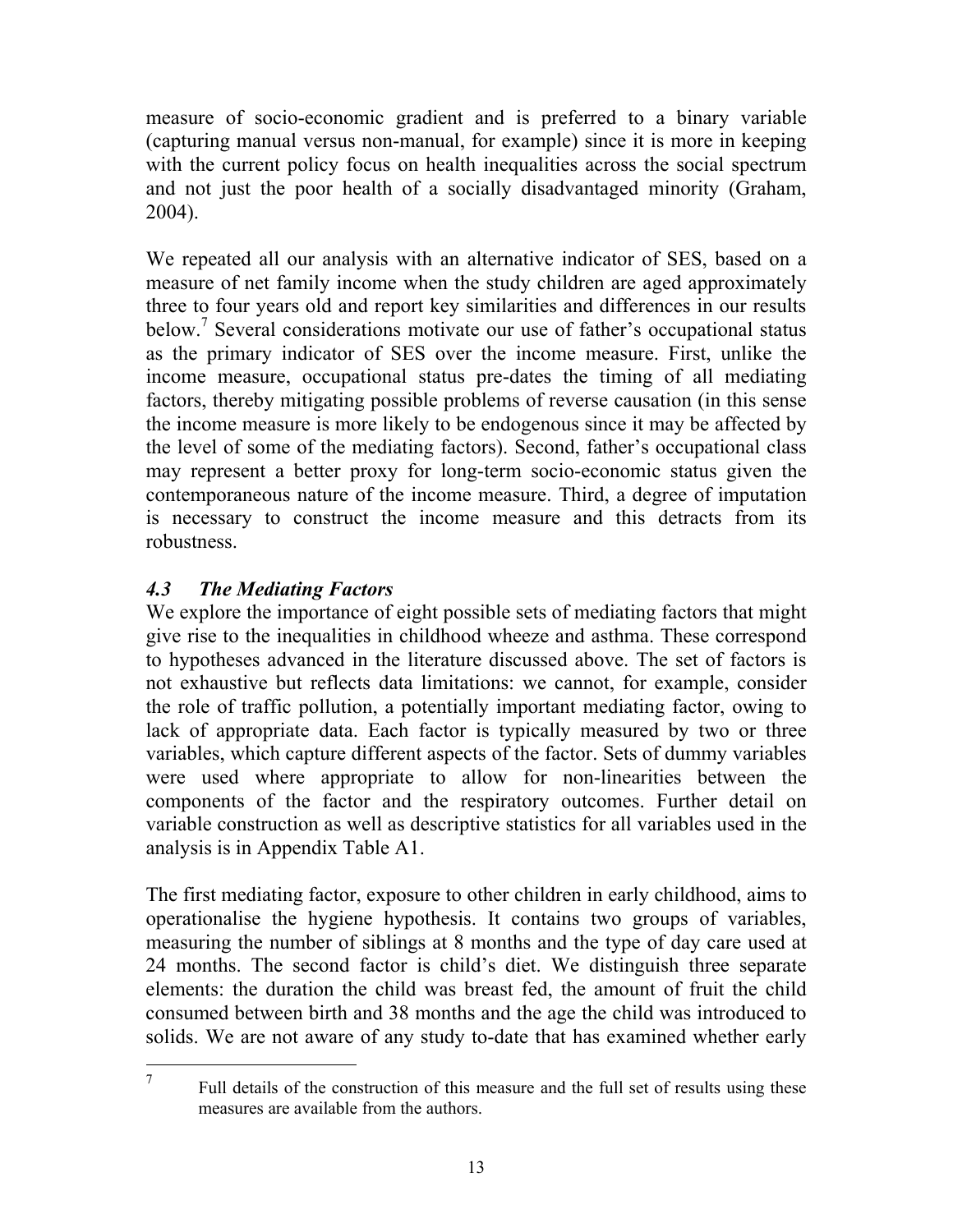introduction of solids is associated with a greater risk of respiratory problems. Indirect evidence confirming a harmful link with other allergic symptoms (e.g. atopic dermatitis and eczema) suggests that age to weaning solids may play some part in the aetology of asthma.

The next two mediating factors relate to different aspects of air-born pollutants. The first is a measure of poor housing conditions, indicated by whether the study child lived in a house with serious damp, condensation or mould during the first four years of their life. The second factor is the intensity of (separately) pre- and post-natal maternal smoking.

The next three factors are less obviously mediating, in the sense that they represent factors that occur prior to, or at the time of, the child's birth. As explained above, we include these because they have been identified as important correlates of respiratory illness in children. The first of these is parental history of asthma, which is measured by a single variable indicating whether either parent ever had asthma and may capture genetic links. The second of these is poor child health, measured by two variables, the first denoting whether the child was born pre-term, the second, whether the child was born full-term but with low weight. The third is maternal age at the child's birth, which is measured by four dummy variables to allow for non-linearities.

The final factor, which we argue can be regarded as mediating, though it may also be a measure of low SES, is local deprivation. This is measured by the Index of Multiple Deprivation (IMD) in the local electoral ward<sup>8</sup> of the mother at the study child's birth. The IMD is a nationally published index of socioeconomic deprivation, based on the income, housing circumstances, education and health of the population resident in the ward. Again, to allow for nonlinearities, we divide this index into quartiles.

We do not include one factor that has been found in the literature to be associated with respiratory illness in children. This is parental education. It might be argued that more poorly educated mothers 'produce' child health less well than their more educated counterparts, so transmitting low SES into poorer respiratory outcomes. But for two reasons we not include it. First, education is arguably an alternative measure of SES rather than a mediating factor. And in terms of mediating factors, the link from education to SES and poorer outcomes may run from low education to low SES rather than vice versa, in which case it is not a potentially mediating factor in the way we are considering here.

 $\overline{a}$ 8

A ward is around 5000 persons.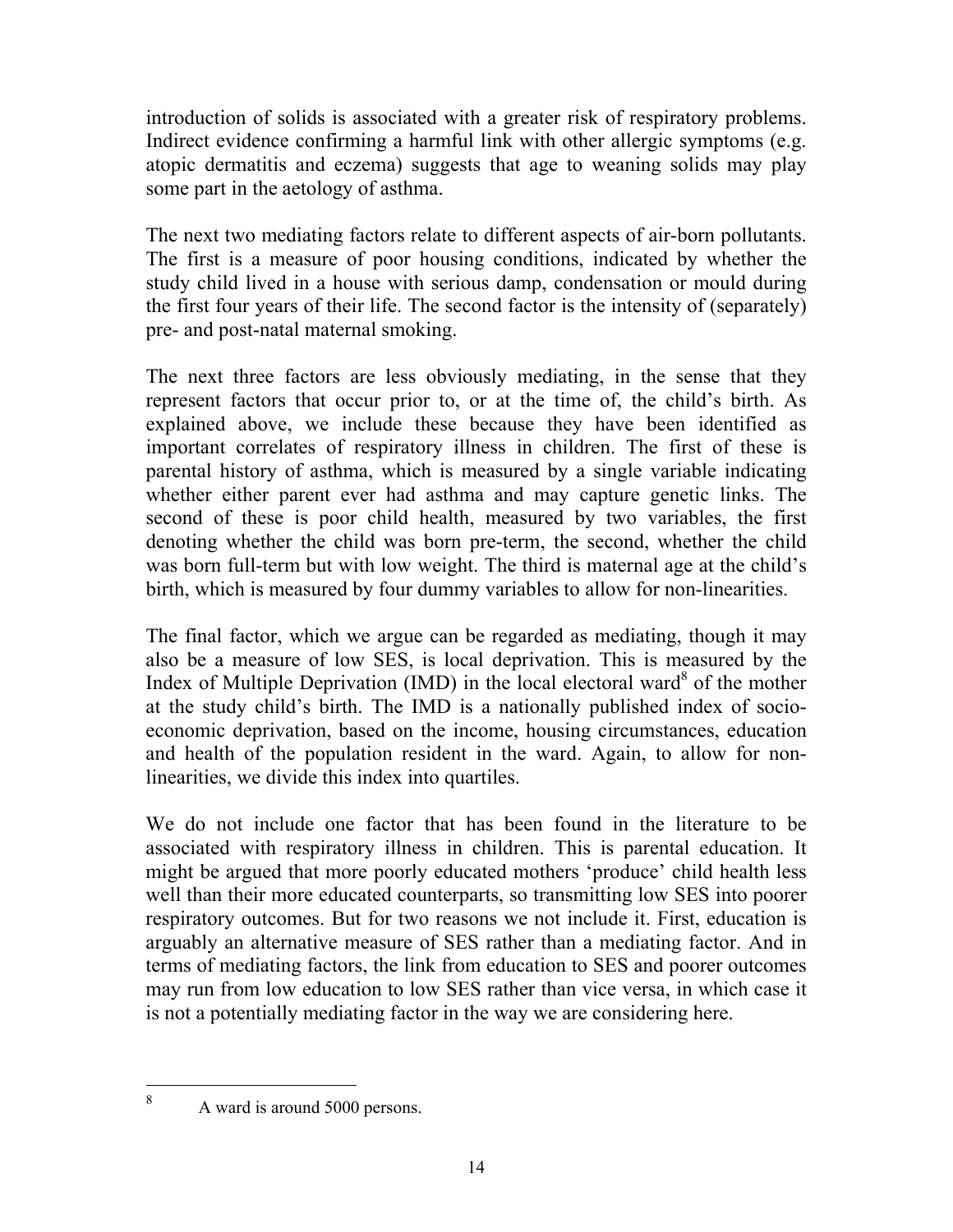#### *4.4 Methods*

 $\overline{a}$ 9

A prerequisite of any proposed mediating factor is that it is correlated with SES. Thus, we first examine the correlation between each mediating factor and SES to establish whether each factor is in fact significantly associated with SES (and in the anticipated direction). We then examine the relationship between each respiratory outcome and SES using logistic regression. In such a regression, the coefficient on the continuous SES regressor $\delta$  in a regression of a respiratory outcome on SES is an odds ratio. An odds ratio that is not statistically different from 1 indicates that there is no social gradient in the respiratory outcome. The difference between 1 and the coefficient indicates the magnitude of the social gradient. In our analysis, the larger the odds ratio, the more children from poor families suffer poorer health.

Results from a bivariate regression of an outcome on SES represent the unconditional social gradient and provide the benchmark to which we can compare the impact of each mediating factor. We start with this benchmark and then control for each mediating factor separately. The extent to which the odds ratio on the SES regressor moves closer to unity compared to the benchmark case indicates the extent to which the mediating factor accounts for the SES gradient. We can also assess whether each mediating factor has a direct impact (net of SES) on each respiratory outcome from the chi-squared statistic of the joint significance test of the variables used to measure each mediating factor. Finally, we control for all the mediating factors simultaneously, which allows us to take into account the correlation between the factors. The regressor on the SES variable then shows the impact of SES net of all the mediating factors: if it is significantly different from 1 then there is a social gradient that does not operate through the mediating factors.

In summary, there are three statistics of interest in the following analysis: (i) the correlation coefficients between SES and the respiratory outcomes (a significant statistic is a pre-requisite for a mediating factor to be described as such), (ii) the odds ratios from the SES regressor from logistic regressions of each respiratory outcome on SES plus one or all mediating factors (this provides an indication of the size of the social gradient), and (iii) the chi squared statistic from joint significance tests of the mediating factor on each respiratory outcome (an indication of whether the mediating factor(s) has a direct effect on the respiratory outcome, net of SES).

SES is entered as a continuous variable with a value of 5 being the lowest SES.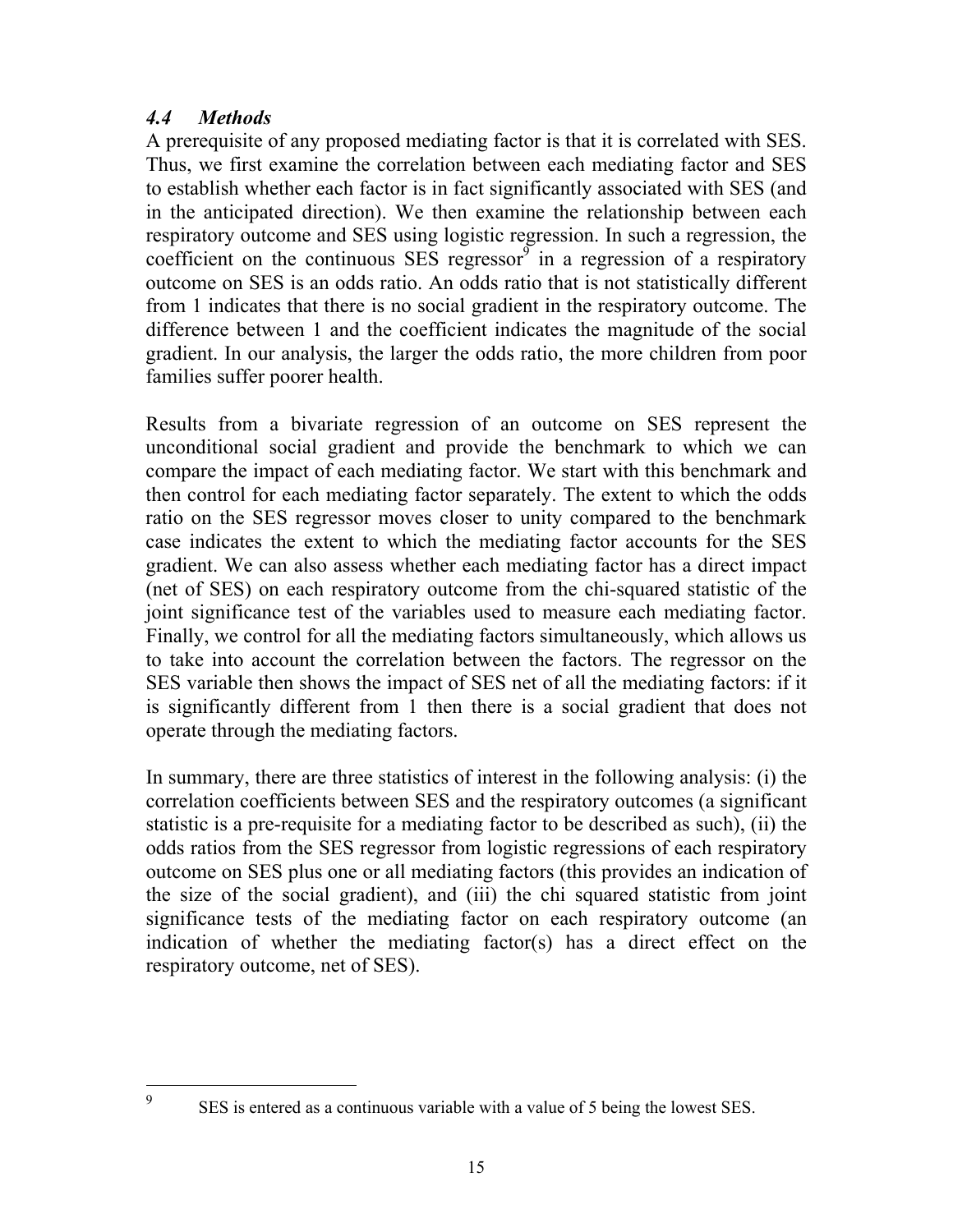#### **5. Results**

#### *5.1 Socio-economic status and the respiratory outcomes: Is there a gradient?*

Over two-fifths of children had the mildest of symptoms i.e were reported to have wheezed between birth and 81 months ('ever wheezed'). As expected, the prevalence of the other three, more severe, outcomes are much lower. Just over one in ten children had asthma at 81 months, less than one in ten children had persistent wheeze between birth and 42 months and less than one in twenty children had persistent wheeze from birth to 81 months (see Appendix Table A1 for further detail). The prevalence of each respiratory outcome by occupational class is plotted in Figure 1 (the data are in Table A2). The graph shows that the prevalence of each respiratory condition is, broadly speaking, a decreasing function of occupational class. The prevalence of each outcome is lowest in occupational class 1 and highest in occupational classes 4 and 5. In absolute terms, asthma at 81 months increases most across SES. In relative terms, the gradient in Figure 1 is most pronounced for persistent wheeze between birth and 81 months. Compared to the probability of a child in occupational class 1, a child in occupational classes 4 and 5 is almost ten percent more likely to have ever wheezed, approximately one and a half times as likely to persistently wheeze between birth and 42 months and to have asthma at 81 months, and almost three times more likely to persistently wheeze between birth and 81 months. This indicates the greater social inequality that exists for the moresevere compared to less-severe respiratory conditions.

#### *5.2 How much of the gradient is explained by the mediating factors?*

Figure 1 shows the social gradient in childhood respiratory conditions, particularly the more severe ones. Here we examine the extent to which the eight possible mediating factors discussed in Section 4 may account for this gradient. To begin with, for a mediating factor to explain a part of any of the inequalities observed in Figure 1, it must be positively correlated with occupational class. Selected correlation coefficients between occupational class and our measures of the mediating factors are shown in Table 1 (the full list of correlation coefficients are reported in Table A1). Table 1 shows that six of the proposed mediating factors are unambiguously, significantly and positively (in the direction anticipated) correlated with occupational status, providing initial evidence that these factors may account for a part of the observed respiratory inequalities. In particular, occupational class is associated with poor housing conditions, both pre- and post-natal maternal smoking, poor child health (both low-birth weight and pre-term), poor child's diet (in particular, low duration of breastfeeding, including never been breast fed), low fruit in-take and both early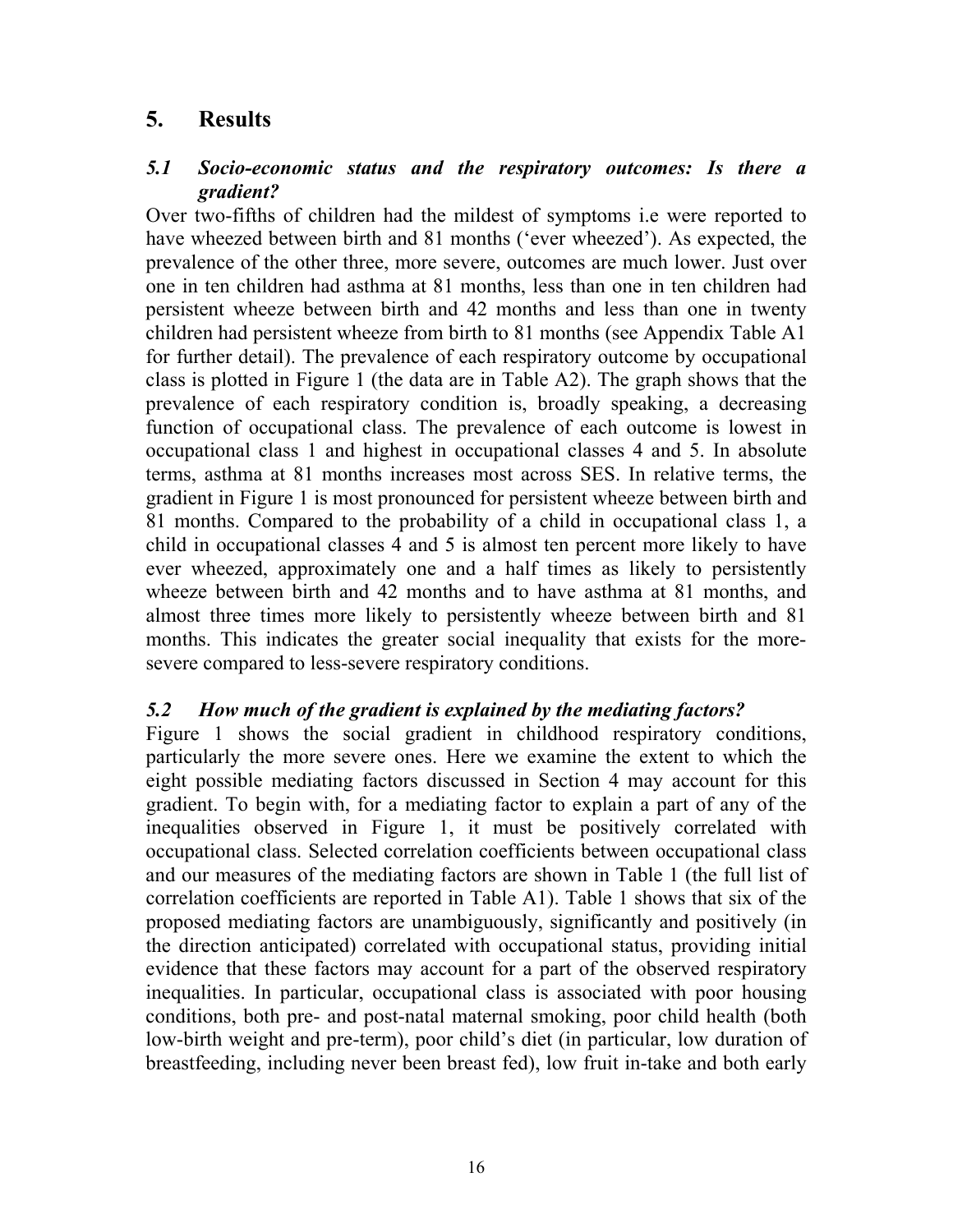and late weaning to solids),<sup>10</sup> high levels of local deprivation and younger mothers.



**Fig 1.The association between SES and respiratory conditions** 

The relationship between occupational status and exposure to other children is less straightforward. Low-occupation families are more likely to have more children but are more likely to use informal (largely home-based) day care arrangements (as opposed to day care and child minding facilities) where they are likely to be exposed to fewer children. Parental history of asthma is negatively correlated with occupational class suggesting that, if anything, it may help ameliorate rather than exacerbate respiratory inequalities (though the effect is likely to be modest given the small correlation coefficient).

Thus, it is possible that six of the proposed mediating factors may play some part in explaining the social gradients in Figure 1. Exposure to children may either increase or decrease the gradient, depending on the relative importance of number of siblings versus type of day care. It would appear that parental history of asthma has no potential role in explaining the observed respiratory inequalities given its negative association with occupational status.

<sup>10</sup> There appear to be non-linearities in the association between age of weaning to solids and occupational status with 'medium' values for age of weaning to solids (6 to 11 months) associated with high occupational class.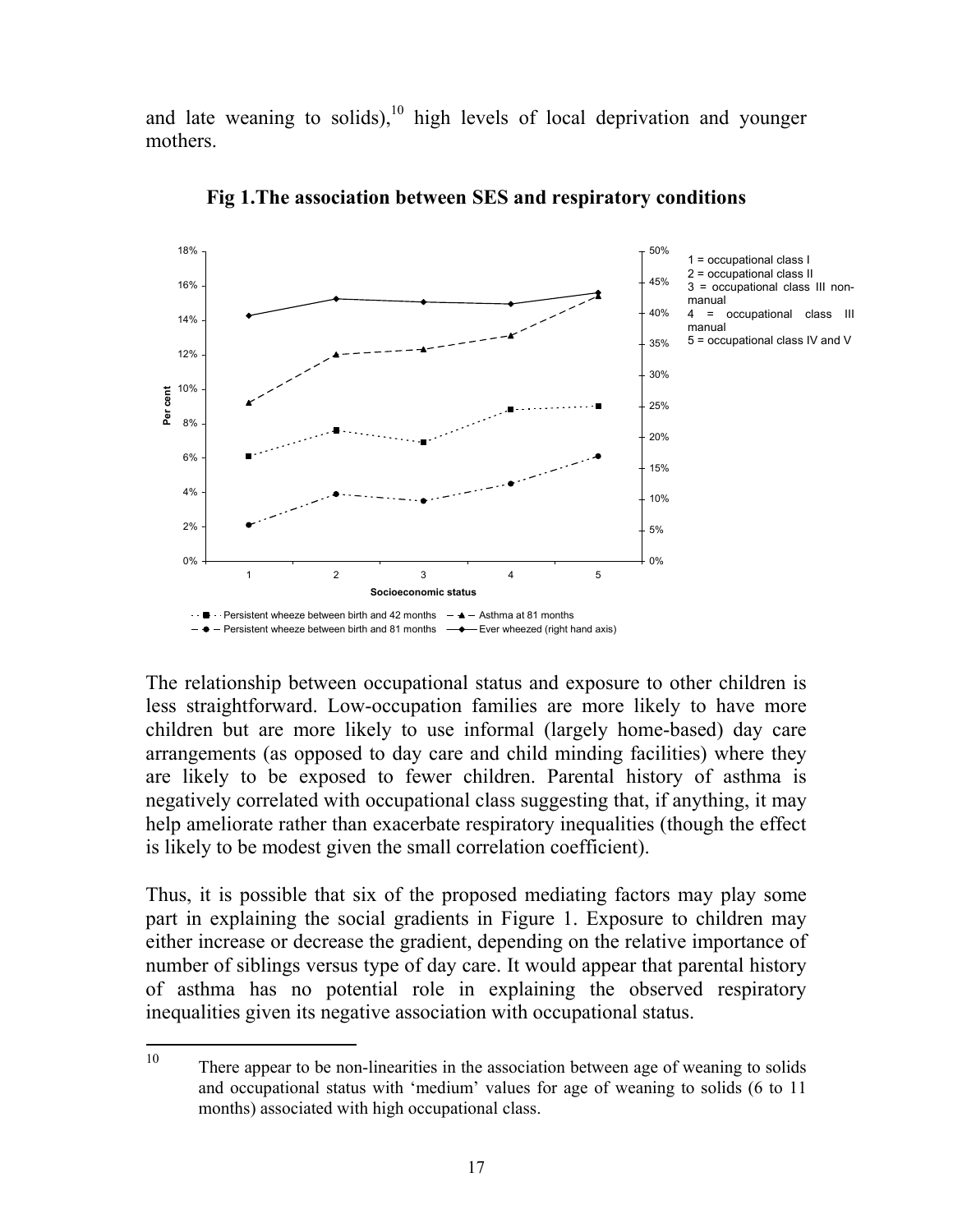| Variable                                                         | <b>Correlation coefficient</b> |
|------------------------------------------------------------------|--------------------------------|
| Exposure to other children in infancy                            |                                |
| $2+$ siblings at 8 months                                        | $0.04***$                      |
| Informal day care at 24 months                                   | $0.17***$                      |
| Child's diet                                                     |                                |
| Never been breast fed                                            | $0.23***$                      |
| Never observed with high fruit diet                              | $0.13***$                      |
| Age of weaning to solids                                         |                                |
| <6                                                               | $0.29***$                      |
| $6 - 11$                                                         | $-0.34***$                     |
| >12                                                              | $0.16***$                      |
| Poor housing conditions                                          |                                |
| Ever had serious damp, condensation or mould                     | $0.63***$                      |
|                                                                  |                                |
| Maternal smoking                                                 |                                |
| High pre-birth <sup>1</sup>                                      | $0.02***$                      |
| High post-birth <sup>2</sup>                                     | $-0.19***$                     |
| Parental history of asthma                                       |                                |
| Either parent ever had a history of asthma                       | $-0.04***$                     |
|                                                                  |                                |
| Poor child health at birth                                       |                                |
| Low birth weight (children born full term)                       | 0.04                           |
| Maternal age at child's birth                                    |                                |
| 21 years or less                                                 | $0.17***$                      |
|                                                                  |                                |
| Local deprivation                                                |                                |
| Highest quartile of index of multiple deprivation at child birth | $0.23***$                      |

### **Table 1: Selected correlation coefficients between socioeconomic status and mediating factors**

#### **Notes**

1. Smoked 10+ cigarettes at 32 weeks gestation per day.

2. Smoked 10+ cigarettes per day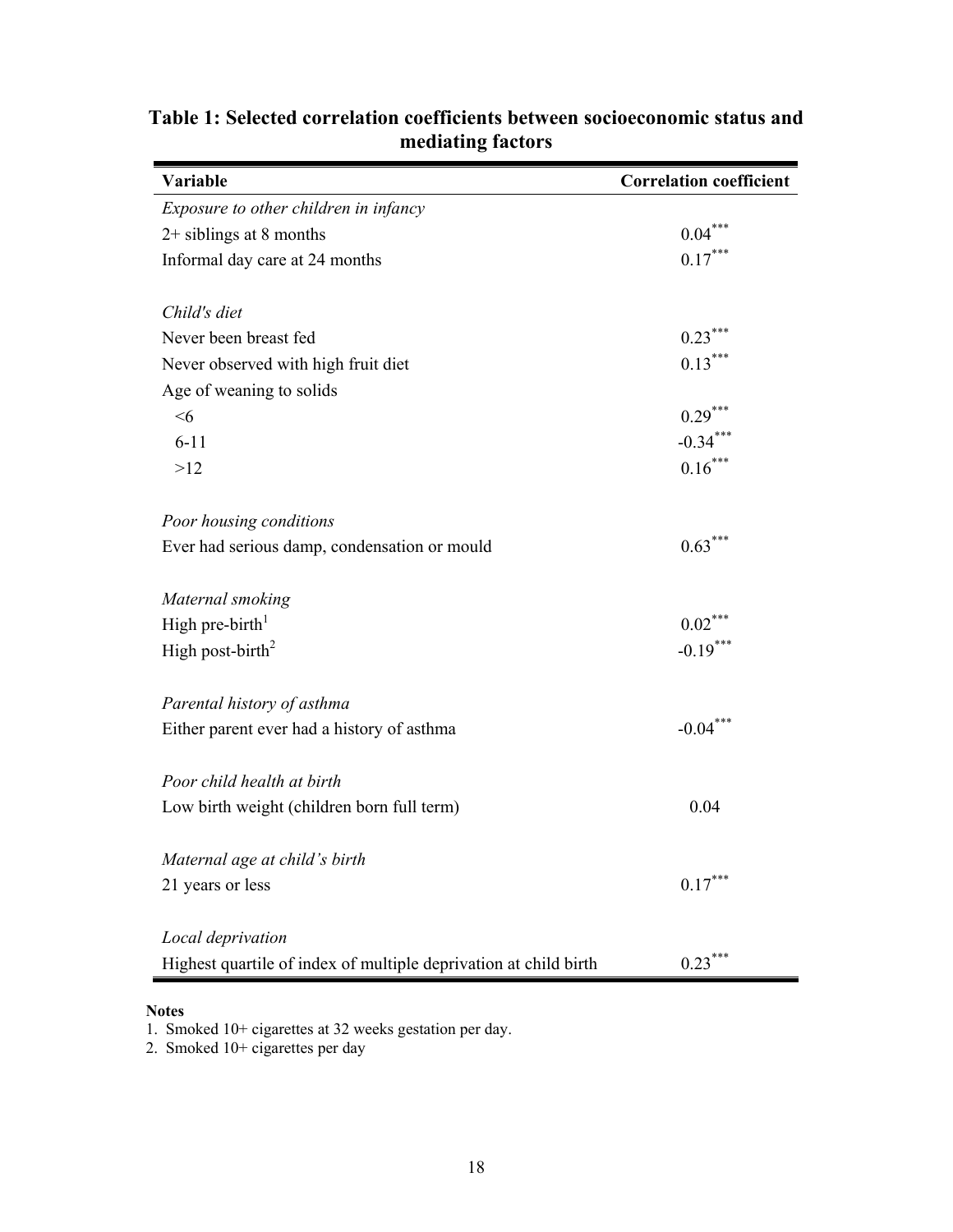Evidence on the importance of the eight proposed mediating factors in accounting for respiratory inequalities is presented in Table 2. Logistic regressions are estimated for each outcome so the coefficients in the table are odds ratios from the occupational class regressor, treated as a continuous variable. An odds ratio above 1 denotes a negative social gradient. The first row of Table 1 reports the odds ratios for the occupational class variable with no controls. This is a test of the bivariate relationship shown in Figure 1. The remainder of the table shows the odds ratio on the occupational class variable controlling for each of the mediating factors separately, followed by the odds ratio controlling for all the mediating factors together. An odds ratio that is closer to 1 than the bivariate (benchmark) case indicates that the mediating factor in question is, at least in part, driving the social gradient. Chi-squared statistics from joint significance tests of the components of each mediating factor on each outcome are shown below the odds ratios for the occupational class variable.

The bivariate associations in the first row of table 2 confirm the patterns in Figure 1: there is evidence of social inequalities for all four respiratory outcomes as the odds ratios are all greater than 1. However, the SES inequality is not significant for the least severe outcome – the 'ever wheezed' outcome. The analysis below therefore concentrates on the other three outcomes, for which there is evidence of significant social inequality in the distribution of respiratory conditions as the unconditional odds ratio are significantly different from 1 for all these three outcomes. The odds ratio is highest for the persistent wheeze between birth and 81 months indicating that the raw gradient is steeper for the more severe outcome.

The next 8 rows of the table show that each mediating factor alone typically explains a relatively modest part of each respiratory inequality. In general, child's diet, local deprivation and maternal smoking are the mediating factors that tend to exert the greatest impact in reducing the odds ratios and so in explaining the SES gradient. For instance, the odds ratio for persistent wheeze between birth and 81 months decreases from 1.20 to 1.18 after controlling for either child's diet or maternal smoking, and to 1.17 after controlling for local deprivation. Child's diet is the only mediating factor that has an appreciable impact on the odds ratio for asthma at 81 months, which falls from 1.11 without controls to  $1.07$  after controlling for child's diet.<sup>11</sup> On the other hand, exposure to other children in infancy, parental history of asthma and poor child health at birth have no appreciable impact on the SES gradient for any of the respiratory outcomes. Indeed, as anticipated above, controlling for parental history of

 $11$ 11 The impact of child's diet on asthma at 81 months is driven exclusively by duration of breast feeding.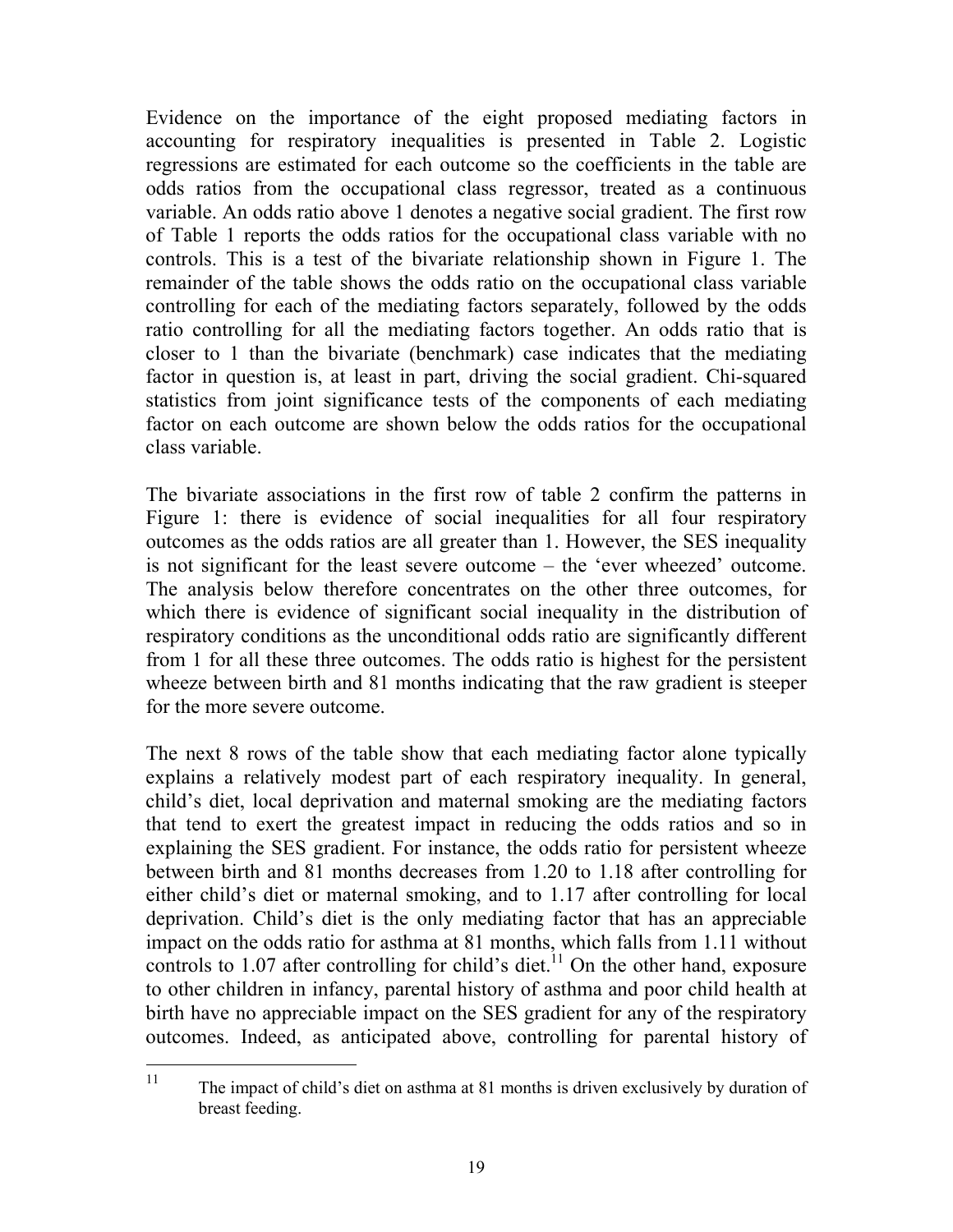asthma increases rather than decreases inequalities for some of the respiratory outcomes (asthma at 81 months and persistent wheeze between birth and 81 months).

|                                                                        | <b>Respiratory outcome</b>                                  |                                                                  |                        |                                                           |  |
|------------------------------------------------------------------------|-------------------------------------------------------------|------------------------------------------------------------------|------------------------|-----------------------------------------------------------|--|
|                                                                        | <b>Ever</b><br>wheezed<br>between<br>birth $& 81$<br>months | <b>Persistent</b><br>wheeze<br>between<br>birth $& 42$<br>months | Asthma at 81<br>months | Persistent<br>wheeze<br>between<br>birth $& 81$<br>months |  |
| No controls                                                            | 1.02(0.02)                                                  | $\overline{1.10}^{***}$ (0.03)                                   | $1.11***(0.03)$        | $\overline{1.20}^{***}$ (0.06)                            |  |
| With each mediating factor separately<br>Exposure to other children in | 1.02(0.02)                                                  | $1.10^{***}$ (0.03)                                              | $1.10^{***}$ (0.03)    | $1.20^{***}$ (0.06)                                       |  |
| infancy                                                                |                                                             |                                                                  |                        |                                                           |  |
|                                                                        | $37.3***$                                                   | $83.6***$                                                        | 5.5                    | $24.0***$                                                 |  |
| Child's diet                                                           | 1.00(0.02)                                                  | $1.06^* (0.03)$                                                  | $1.07^{**}$ (0.03)     | $1.18***(0.06)$                                           |  |
|                                                                        | 13.2                                                        | $19.4***$                                                        | $21.1***$              | 10.9                                                      |  |
| <b>Poor Housing Conditions</b>                                         | 1.01(0.02)                                                  | $1.08$ <sup>**</sup> (0.03)                                      | $1.10***(0.03)$        | $1.19***(0.06)$                                           |  |
|                                                                        | $4.6***$                                                    | $14.1***$                                                        | $5.3***$               | $7.3***$                                                  |  |
| <b>Maternal Smoking</b>                                                | 1.00(0.02)                                                  | $1.06^*(0.03)$                                                   | $1.10***$              | $1.18***$                                                 |  |
|                                                                        | $22.8***$                                                   | $28.3***$                                                        | 3.7                    | 3.1                                                       |  |
| Parental History of Asthma                                             | 1.01(0.02)                                                  | $1.09***(0.03)$                                                  | $1.11***(0.03)$        | $1.20***(0.06)$                                           |  |
|                                                                        | 2.2                                                         | 0.0                                                              | 0.8                    | 0.3                                                       |  |
| Poor Child Health at Birth                                             | 1.01(0.02)                                                  | $1.09***(0.03)$                                                  | $1.11***(0.03)$        | $1.20***(0.06)$                                           |  |
|                                                                        | $6.0^*$                                                     | $13.5***$                                                        | 3.2                    | $5.6***$                                                  |  |
| Mother's Age                                                           | 1.01(0.02)                                                  | $1.07^{**}$ (0.03)                                               | $1.10***(0.03)$        | $1.19***(0.06)$                                           |  |
|                                                                        | 3.8                                                         | $7.4***$                                                         | $\overline{4}$         | $\overline{2}$                                            |  |
| <b>Local Deprivation</b>                                               | 1.01(0.02)                                                  | $1.07^{**}$ (0.03)                                               | $1.10***(0.03)$        | $1.17***(0.06)$                                           |  |
|                                                                        | $6.6*$                                                      | $6.4*$                                                           | $8.9***$               | $6.5^*$                                                   |  |
| With all mediating factors                                             | 0.98(0.02)                                                  | 1.03(0.04)                                                       | $1.06^*(0.03)$         | $1.14$ <sup>**</sup> (0.06)                               |  |
|                                                                        | $197.2***$                                                  | $256.1***$                                                       | $170.6***$             | $120.7***$                                                |  |
| Observations                                                           | 6448                                                        | 9056                                                             | 7566                   | 7192                                                      |  |

**Table 2: The association between occupational class and childhood respiratory conditions** 

#### **Notes:**

Standard errors in parantheses,  $X<sup>2</sup>$  statistic for significance of factor below coefficient and standard error.

Significance level  $10\%$  \*\*  $5\%$  \*\*\* 1%

For variable definitions, means and standard deviations see Table A1.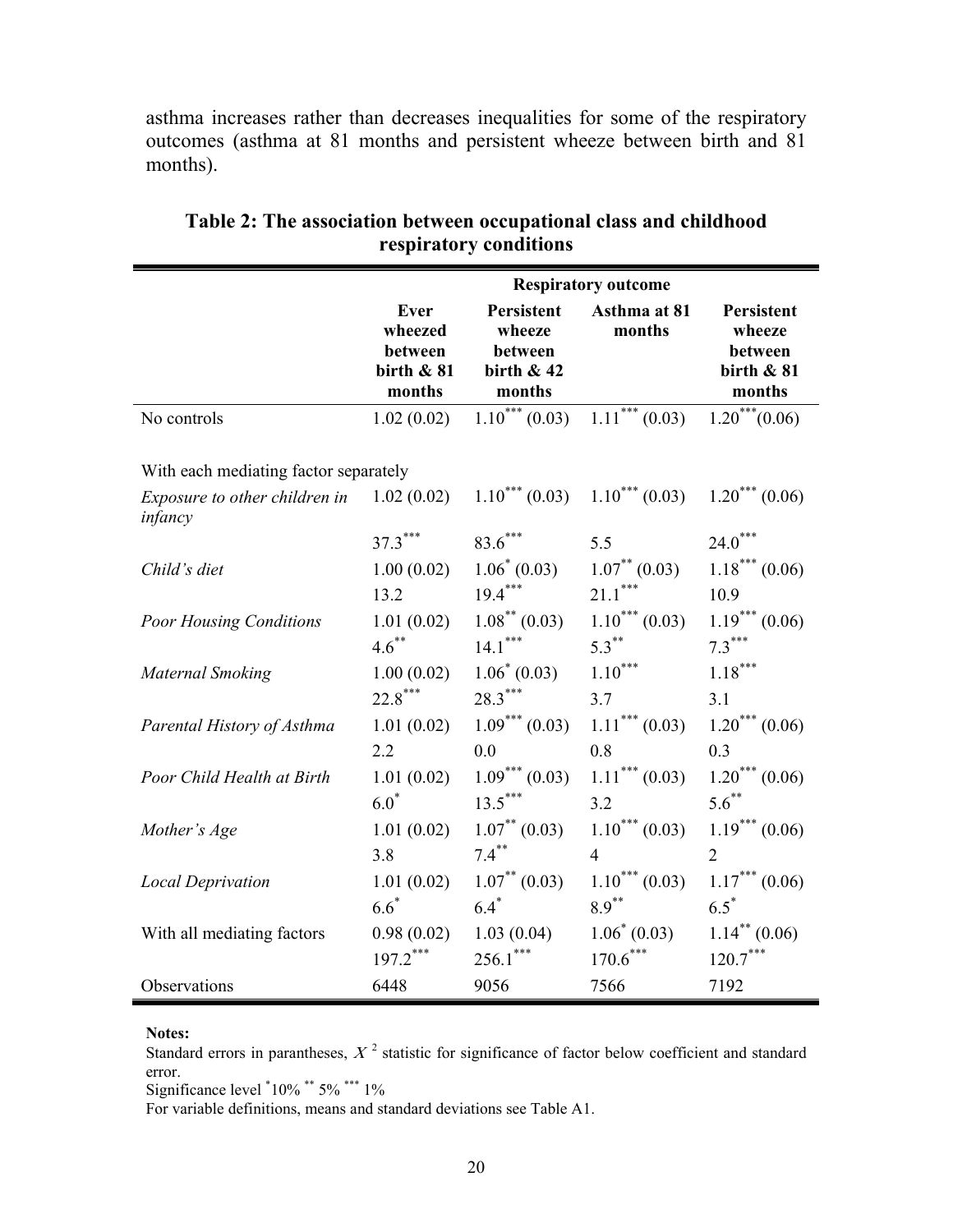The final column of Table 2 shows that together the mediating factors account for the majority of the SES inequality in persistent wheeze between birth and 42 months, causing the odds ratio to fall from 1.10 to 1.03 and no longer be statistically different from 1. But they account for less than half of the inequalities for asthma at 81 months and persistent wheeze between birth and 81 months and the odds ratio for both these outcomes remain significant in the specification with all mediating factors.

These results show that while individually the mediating factors do not account for the gradient in a child having early symptoms only, collectively they do. On the other hand, while the mediating factors account for some of the SES gradient in the later (and more continuous) symptoms, the gradient still exists. This may reflect temporal consideration – several of the factors examined here relate to behaviour early in a child's life and their impact may fade over time, but the evidence is also consistent with the view that the factors underpinning the social gradient in respiratory inequalities may change as children age.

Finally, as the combined impact of the mediating factors is typically far greater than the impact of any one mediating factor, this suggests that the way in which SES affects childhood respiratory conditions is complex. There appears to be no single, dominant pathway through which SES has an effect, but a number of potentially important and inter-correlated pathways. Foremost among the mechanisms studied are child's diet, maternal smoking and local deprivation.<sup>12</sup>

#### *5.3 Is there an independent impact of the mediating factors over and above socio-economic status?*

The chi squared statistics in Table 2 indicate whether the particular mediating factor in question has a direct association with the respiratory outcome, net of any association that may exist via socio-economic status. The table shows that, in general, the measures of respiratory health taken at a later age – asthma at 81 months and persistent wheeze between birth and 81 months – have fewer significant direct associations with the mediating factors than outcomes occurring earlier in life. This may indicate that the risk factors for respiratory conditions in very early childhood may be different from those for subsequent respiratory conditions. It is also possible that the impact of factors that occur early in the child's life (e.g. poor health at birth) fades over time.

 $12$ Exposure to children during infancy slightly increases the gradient for 'ever-wheezed' but reduces the gradient for other outcomes. This pattern of results may reflect temporal considerations in construction of the outcome variables. Investigations (not reported) show that exposure to children during childhood is positively associated with wheeze at 6 months but negatively associated with wheeze at 81 months.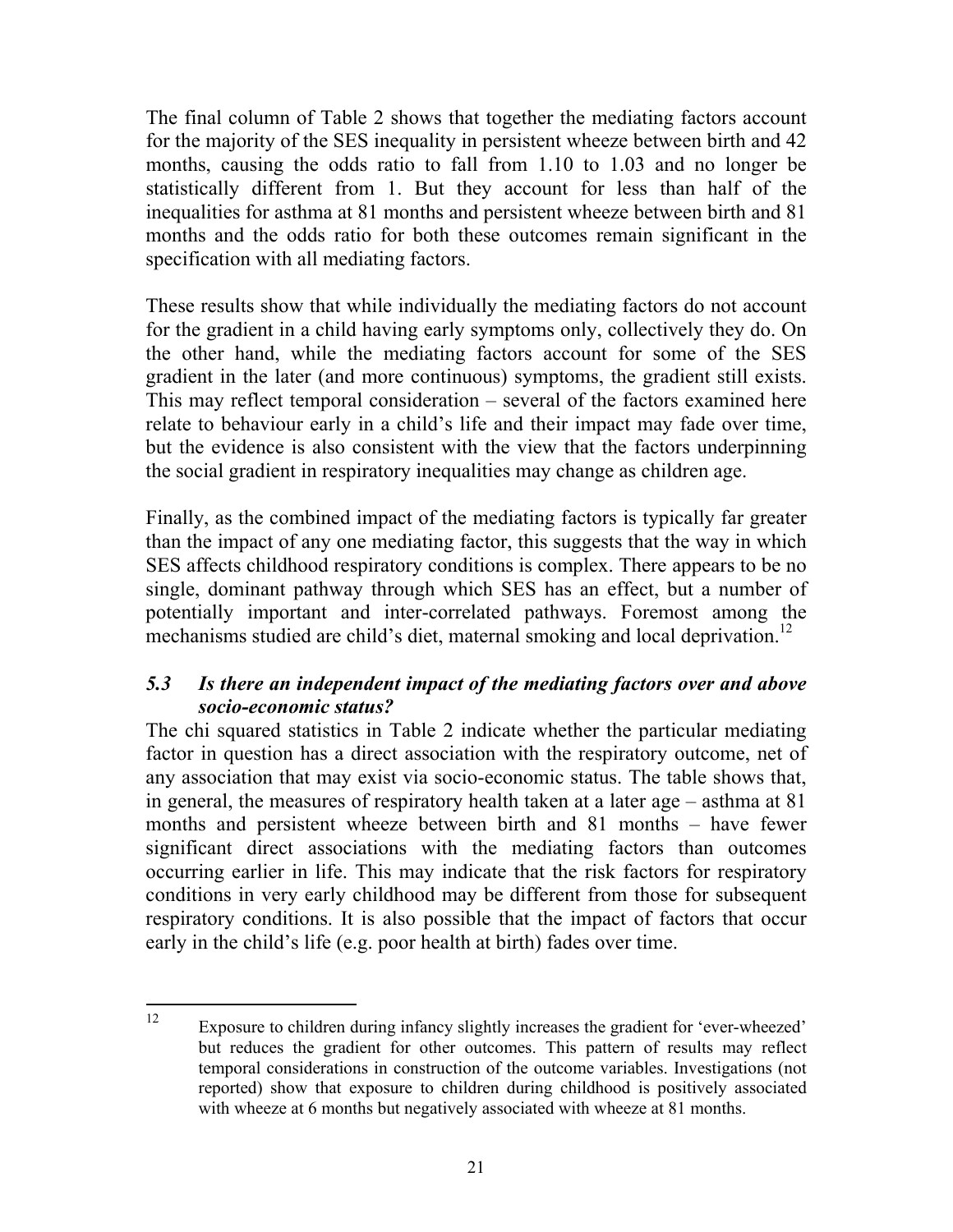Poor housing conditions, local deprivation and parental history of asthma are the only mediating factors that have a significant direct impact on all four respiratory outcomes (net of their association with occupational class). Local deprivation was also identified as an important route through which socioeconomic status had an effect on the respiratory outcomes (as noted above). So local deprivation is both associated with SES, which is associated with poorer respiratory outcomes, and has itself a direct independent effect. This is also true for child's diet, which has an appreciable indirect impact through its association with occupational class and a direct impact for persistent wheeze between birth and 42 months and asthma at 81 months.<sup>13</sup>

#### *5.4 Income as a measure of SES*

We repeat the preceding analysis using an alternative indicator of socioeconomic status based on family income when the study child is aged approximately three to four years (see Annex 1 for definitions and results). The bivariate results using the income measure point to significant inequalities in all four respiratory outcomes.14 As above, the income-based measure of SES also reveals the greatest inequalities for persistent wheeze between birth and 81 months, underlining the existence of greatest inequality for the more-severe respiratory condition.

Irrespective of the choice of indicator for socio-economic status, controlling for the mediating factors individually explains a relatively modest part of the respiratory inequalities when income is used as the measure of SES. Maternal smoking and local deprivation once more tend to be relatively important mediating factors as are poor housing conditions. There is less clear evidence for an impact of diet as a mediating factor if income is used as a measure of SES rather than class.

Again, controlling for all mediating factors simultaneously explains much more of the respiratory inequalities than controlling for any of the mediating factors separately. When income is used the odds ratio for the persistent wheeze between birth and 81 months outcome is no longer significant once all mediating factors are controlled for, though the point estimate is still considerably different from 1 (it is imprecisely estimated).

<sup>13</sup> 13 As with the indirect effect of child's diet, the direct effect appears to be dominated by duration of breast feeding. The joint significance of fruit intake and age of weaning to solids is only just statistically significant at conventional levels.

<sup>14</sup> This includes the 'ever wheezed outcome', where the odds ratio was insignificant using occupational class.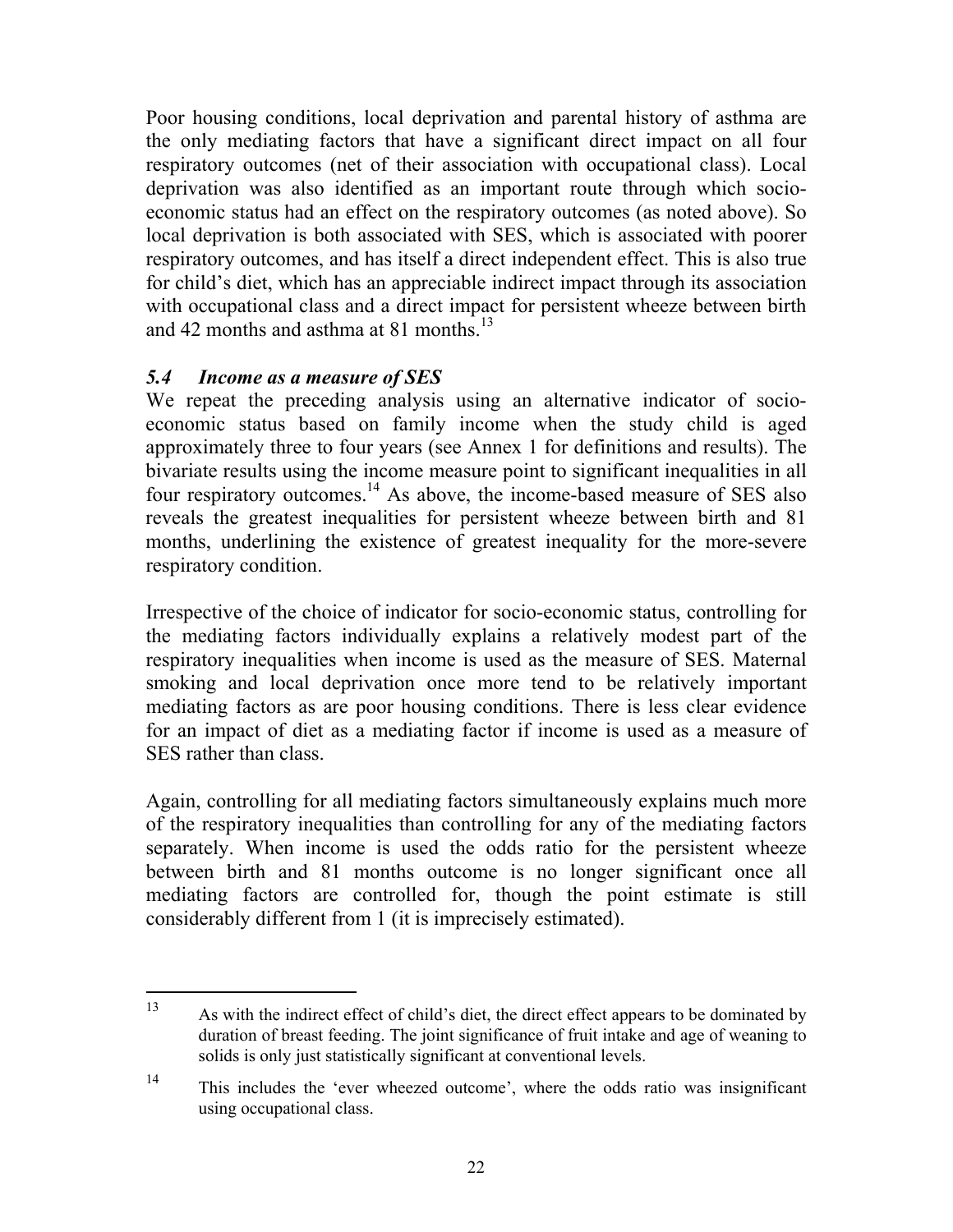### **6. Conclusions**

Recent evidence has drawn attention to the existence of socio-economic (SES) inequalities in childhood wheeze and asthma (especially severe asthma). This paper seeks to identify some of the factors that are associated with this social gradient in childhood respiratory conditions. We use data from a very rich birth cohort study, containing data on over 12,000 births in England in 1991/2. The data contains information on child respiratory health up to age 8 as well as parental SES and behaviours pre- and post-birth. Using occupational class as a measure of socio-economic status, we find significant inequalities in three respiratory conditions: persistent wheeze between birth and 42 months, asthma at 81 months and persistent wheeze between birth and 81 months, though not in a fourth, milder, respiratory condition (ever-wheezed between birth and 81 months). Our results thus support earlier findings suggesting that SES is more important for more-severe compared to less-severe respiratory conditions.

We then investigate the extent to which the social gradients in childhood respiratory conditions can be explained by eight potential mediating factors, all of which have been identified as significant determinants of asthma or wheeze in childhood and several of which are potentially alterable by public policy. These are exposure to other children in infancy, child's diet, poor housing conditions, maternal smoking, parental history of asthma, poor child health at birth, maternal age at child's birth and local deprivation.

We find that each of these mediating factors alone typically explains a relatively modest part of each respiratory inequality. In general, child's diet, local deprivation and maternal smoking are the mediating factors that tend to account for most inequality. But taken together, the mediating factors account for the majority of the inequality in persistent wheeze between birth and 42 months, though they explain less than half of the inequalities for asthma at 81 months and persistent wheeze between birth and 81 months. So these factors appear to be more important in explaining SES inequalities in early respiratory conditions, though not in conditions that persist into middle childhood. This may reflect temporal consideration since many of the factors examined are measured early in a child's life and their impact may fade over time. However, the evidence is also consistent with the view that the factors underpinning social gradients in respiratory inequalities may change as children age.

In addition, given that the combined impact of the mediating factors is typically far greater than the impact of any one mediating factor, this suggests that the way in which SES affects childhood respiratory conditions is complex. There appears to be no single, dominant pathway through which SES has an effect, but a number of potentially important and inter-correlated pathways.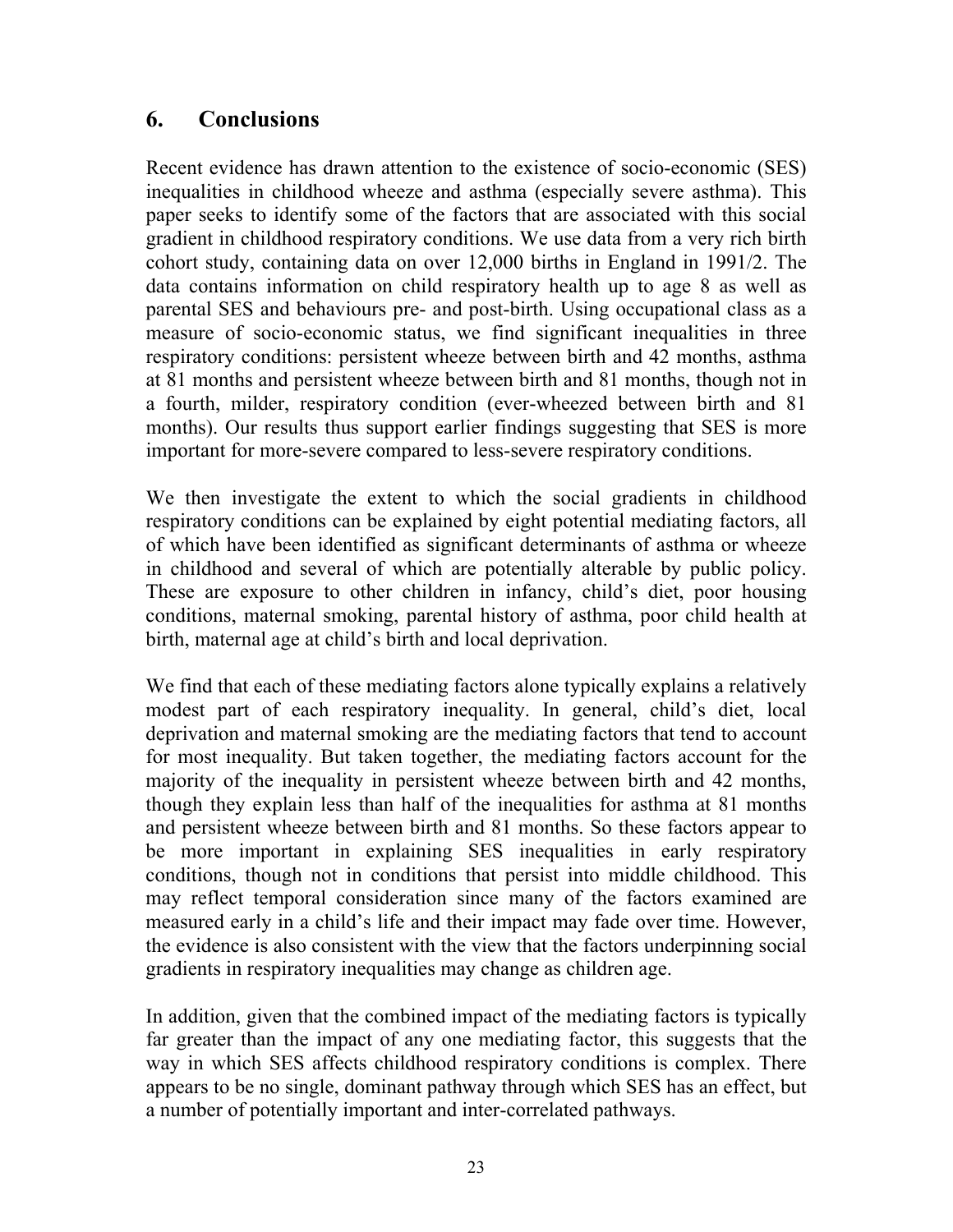Finally, our results suggest that only targeting the factors we have examined here will not eliminate SES inequalities in childhood respiratory health. On the other hand, one consequence of policies to improve the use and duration of breast feeding and to reduce maternal smoking may be to, at least modestly, reduce the extent of respiratory health inequalities in children. these mediating factors could be targeted more sharply in public health programmes. However, the case as a whole illustrates the difficulty of acting in direct ways to reduce health inequalities and the importance of the wider social inequality agenda.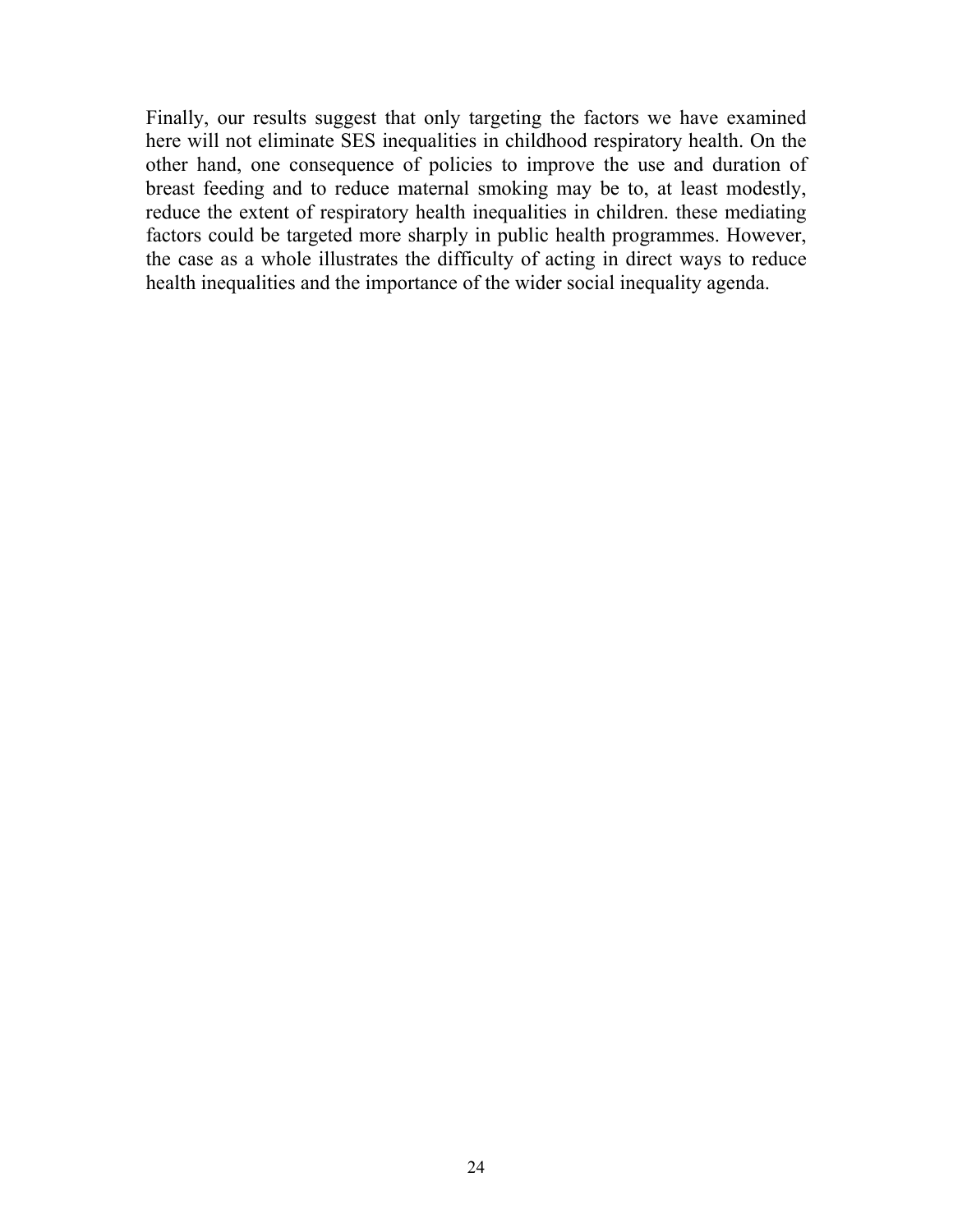#### **References**

- Akinbami LJ, Schoendorf KC (2002), 'Trends in childhood asthma: prevalence, health care utilization, and mortality', *Pediatrics*, 110: 315-22.
- Almqvist C, Pershagen G and Wickman M (2005), 'Low socioeconomic status as a risk factor for asthma, rhinitis and sensitization at 4 years in a birth cohort', *Clinical and Experimental Allergy*, 35: 612-618.
- Baker D, Anderson J and ALSPAC Study Team (1999), 'Differences between infants and adults in the social aetiology of wheeze', *Journal of Epidemiology and Community Health*, 53: 636-642.
- Ball TM, Holberg CJ, Martinez FD and Wright AL (2000), 'Exposure to siblings and day care during infancy and subsequent development of asthma and frequent wheeze', *The New England Journal of Medicine*, 343: 538-43.
- Burgess S, Propper C, Rigg J and the ALSPAC study team (2004), *The Impact of Low Income on Child Health: Evidence from a Birth Cohort Study*. CMPO Working Paper 04/098, University of Bristol.
- Case A, Lubotsky D, and Paxson C (2002), 'Economic Status and Health in Childhood: The Origins of the Gradient', *American Economic Review*, 92: 1308-1334.
- Cesaroni G, Farchi S, Davoli M, Forastiere F and Perucci CA (2003), 'Individual and area-based indicators of socioeconomic status and childhood asthma', *European Respiratory Journal*, 22: 619–24.
- Cook DG and Strachan DP (1999), 'Summary of effects of parental smoking on the respiratory health of children and implications for research', *Thorax*, 54: 357–66.
- Currie A, Shields MA and Price SW (2004), *Is the Child Health/ Family Income Gradient Universal? Evidence from England*. IZA Discussion Paper No. 1328.
- Department of Health (1998), *Independent Enquiries into Inequalities in Health Report*. London: The Stationary Office
- Department of Health (2001), *The National Health Inequalities Targets*. London: Department of Health.
- Department of Health (2005), *Tackling Health Inequalities: Status Report on the Programme of Action*. London: Department of Health.
- Department of Health and Social Security (1980), *Inequalities in Health: Report of a Working Group*. London: Department of Health and Social Security.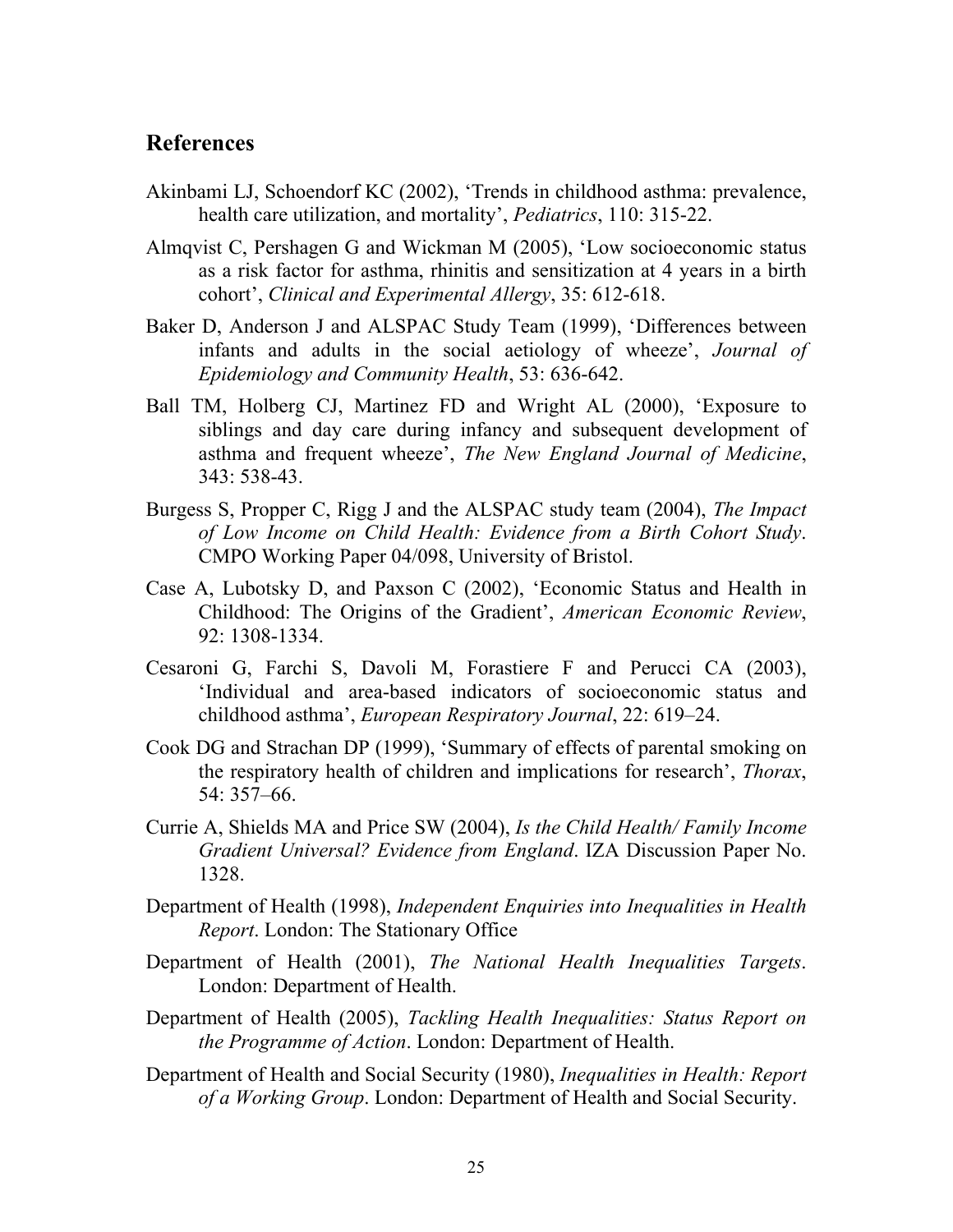- Duran-Tauleria E and Rona RJ (1999), 'Geographical and socioeconomic variation in the prevalence of asthma symptoms in English and Scottish children', *Thorax*, 54: 476–481.
- DETR (2001), *The UK Fuel Poverty Strategy*. London: The Stationary Office.
- Gilliland FD, Berhand KT, Li YF et al. (2003), 'Children's lung function and antioxidant vitamin, fruit, juice, and vegetable intake', *American Journal of Epidemiology*, 158: 576–84.
- Graham H (2004), 'Tackling Inequalities in Health in England: Remedying Health Disadvantages, Narrowing Health Gaps or Reducing Health Gradients?' *Journal of Social Policy*, 33(1): 115-131.
- Gupta R, Sheikh A, Strachan DP and Anderson HR (2004), 'Burden of allergic disease in the UK: secondary analysocio-economic status of national database socio-economic status', *Clinical and Experimental Allergy*, 34: 520-6.
- Golding J, Pembrey M, Jones R and the ALSPAC Study Team (2001), 'ALSPAC – The Avon Longitudinal Study of Parents and Children', *Pediatric and Perinatal Epidemiology*, 15: 74-87.
- Halken S (2004), 'Prevention of allergic disease in childhood: clinical and epidemiological aspects of primary and secondary allergy prevention', *Pediatric Allergy Immunology*, 15: Suppl 16:4-5, 9-32
- Hancox RJ, Milne BJ, Taylor DR, Greene JM, JO Cowan, Flannery EM, Herbison GP, McLachlan CR, Poulton R and Sears MR (2004), 'Relationship between socioeconomic status and asthma: a longitudinal cohort study', *Thorax*, 59: 376-380.
- International Study of Asthma and Allergies in Childhood (ISAAC) (1998), 'Worldwide variation in prevalence of symptoms of asthma, allergic rhino conjunctivitis, and atopic eczema: ISAAC', *Lancet*, 351: 1225– 1232.
- International Study of Asthma and Allergies in Childhood (ISAAC) (1998) 'Steering Committee: Worldwide variations in the prevalence of asthma symptoms: the International Study of Asthma and Allergies in Childhood (ISAAC), *European Respiratory Journal*, 12: 315-335.
- Janson C, Anto J, Burney P et al. (2001), 'The European Community Respiratory Health Survey: what are the main results so far?' *European Respiratory Journal*, 18: 598–611.
- Koopman LP, Wijga A, Smit HA et al. (2002), 'Early respiratory and skin symptoms in relation to ethnic background: the importance of socioeconomic status; the PIAMA study', *Archive of Diseases in Childhood*, 87: 482–8.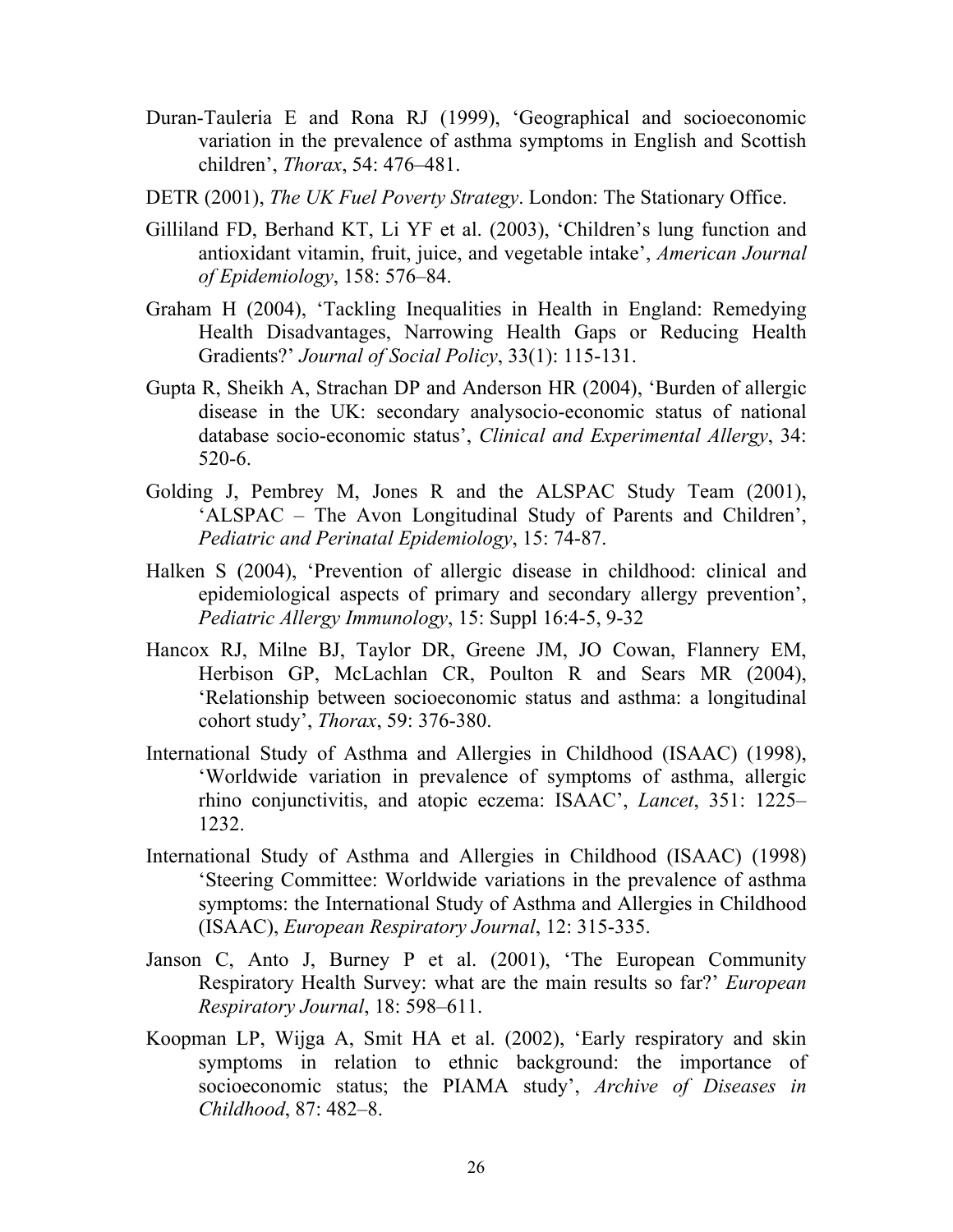- Lewis SA, Antonak M, Venn L, Davies A, Goodwin N, Salfield J, Britton A and Fogarty AW (2005), 'Secondhand Smoke, Dietary Fruit Intake, Road Traffic Exposures, and the Prevalence of Asthma: A Cross-Sectional Study in Young Children', *American Journal of Epidemiology*, 161: 406– 411.
- Martinez FD and Holt PG (1999), 'Role of microbial burden in aetiology of allergy and asthma', *Lancet*, 354; s12-s15
- Mielck A, Reitmeir P and Wjst M (1996), 'Severity of childhood asthma by socioeconomic status', *International Journal of Epidemiology*, 25: 388– 393.
- National Asthma Campaign (2001), 'Out in the open: a true picture of asthma in the United Kingdom today', *Asthma Journal*, 6 (suppl): 3-14.
- North K, Emmett P and ALSPAC (2000), 'Multivariate analysis of diet among three-year-old children and associations with socio-demographic characteristics', *European Journal of Clinical Nutrition*, 54: 73-80.
- Office for National Statistics (ONS) (2002), *Health Inequalities National Targets on Infant Mortality and Life Expectancy – Technical Briefing*. London: Office for National Statistics.
- Rona RJ (2000), 'Asthma and poverty', *Thorax*, 55: 239–244.
- Rona RJ, Hughes JM and Chinn S (1999), 'Association between asthma and family size between 1977 and 1994', *J Epidemiol Community Health*, 53:  $15-9.$
- Rose, D and Pevalin, DJ (2003), *A Researcher's Guide to the National Statistics Socio-economic Classification*. London: Sage Publications.
- Sherriff A, Peters TJ, Henderson J, Strachan D, and the ALSPAC study team (2001), 'Risk factor associations with wheezing patterns in children followed longitudinally from birth to 31/2 years', *International Journal of Epidemiology*, 30: 1473-1484
- Smyth RS (2002), 'Asthma: A major pediatric health issue', *Respiratory Research*, 3 (suppl 1): s3-s7
- Stewart AW, Mitchell EA, Pearce N, et al (2001), 'The relationship of per capita gross national product to the prevalence of symptoms of asthma and other atopic diseasocio-economic status in children (ISAAC)', *International Journal of Epidemiology*, 30: 173–9.
- Sunderland RS, and Fleming DM (2004), 'Continuing decline in acute asthma episodes in the community', *Archive of Diseases in Childhood*, 89: 282- 285.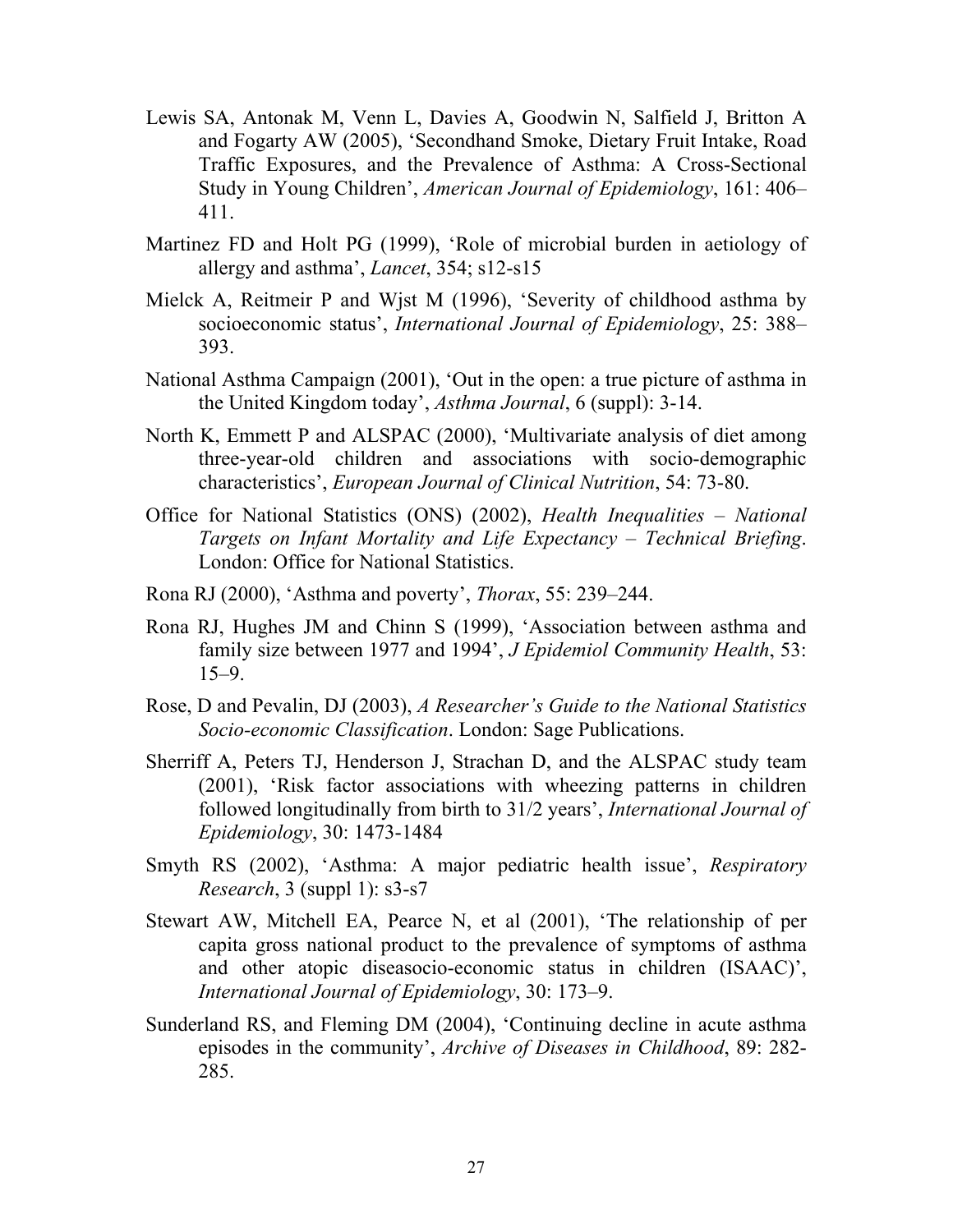- Taussig LM, Wright AL, Holberg CJ, Halonen M, Morgan WJ and Martinez FD (2003), 'Tucson Children's Respiratory Study: 1980 to present', *Journal of Allergy and Clinical Immunology*, 111: 661-75.
- Tager IB (1998), 'Smoking and childhood asthma where to we stand?' *American Journal of Respiratory and Critical Care Medicine*, 158: 349– 51.
- Ulrik CS (1999), 'Outcome of asthma: longitudinal changes in lung function', *European Respiratory Journal*, 13: 904-18.
- Von Mutius E (2000), 'The burden of childhood asthma', *Archive of Diseases in Childhood*, 82:2-5.
- Woods RK, Haydn Walters E, Raven JM, Wolfe R, Ireland PD, Thien FCK, Abramson MJ (2003), 'Food and nutrient intakes and asthma risk in young adults', *American Journal of Clinical Nutrition*, 78:414-21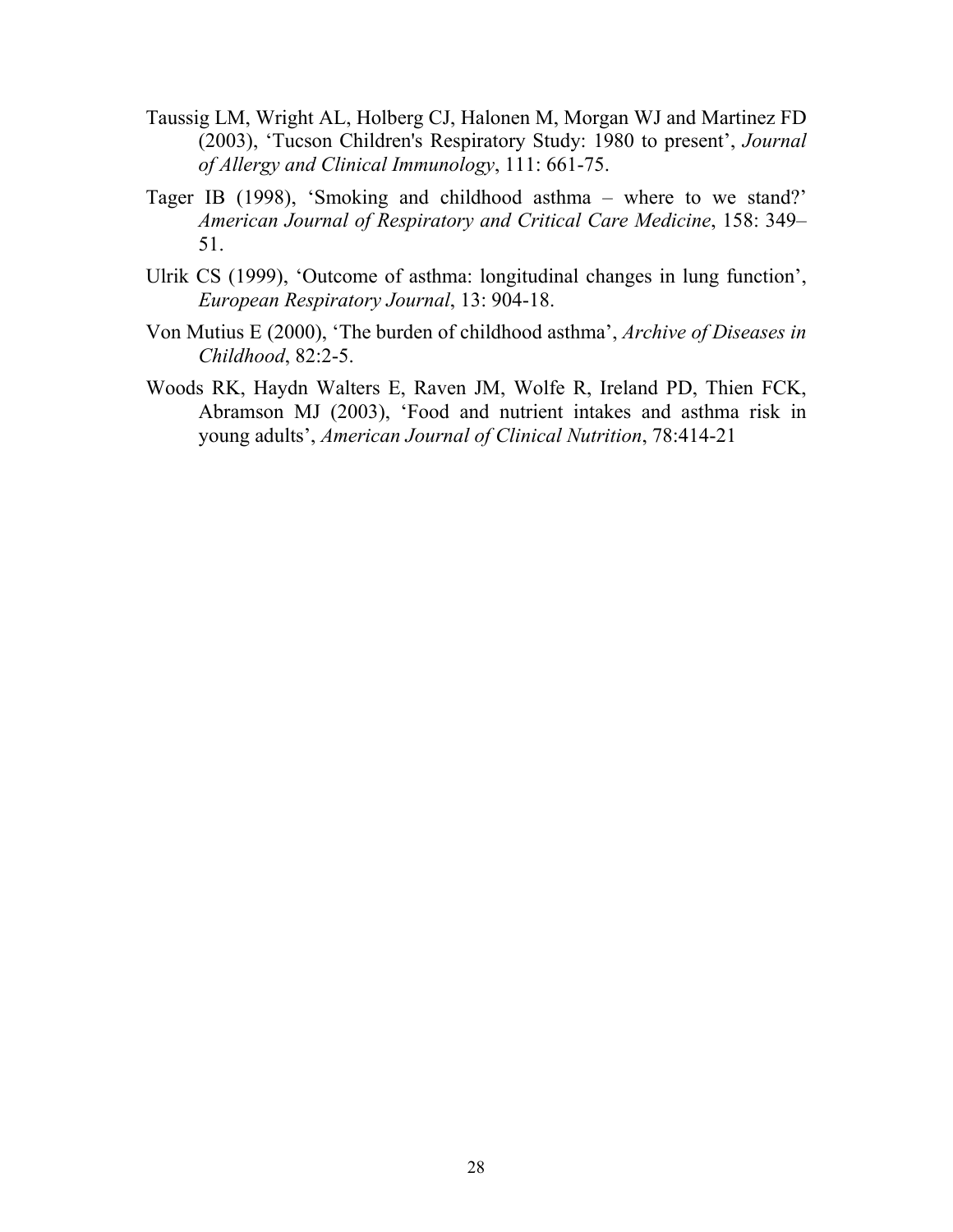# **Annex Tables**

| Variable                                      | Mean     | <b>Standard</b><br>deviation | Correlation<br>coefficient<br>with SES | Number of<br><b>Observations</b> |
|-----------------------------------------------|----------|------------------------------|----------------------------------------|----------------------------------|
| Respiratory outcomes                          |          |                              |                                        |                                  |
| Ever wheezed between birth $& 81$ months      | 0.42     | 0.49                         | 0.01                                   | 6448                             |
| Persistent wheeze between birth $& 42$ months | 0.08     | 0.27                         | $0.03***$                              | 9056                             |
| Asthma at 81 months                           | 0.12     | 0.33                         | $0.04***$                              | 7566                             |
| Persistent wheeze between birth & 81 months   | 0.04     | 0.20                         | $0.05***$                              | 7192                             |
| Socioeconomic status                          |          |                              |                                        |                                  |
| Father's occupational status <sup>1</sup>     | 2.98     | 1.26                         | 1.00                                   | 10453                            |
| Exposure to other children in infancy         |          |                              |                                        |                                  |
| Number of siblings at 8 months                |          |                              |                                        |                                  |
| $\mathbf{1}$                                  | 0.42     | 0.49                         | $-0.02$ ***                            | 9581                             |
| $\overline{2}$                                | 0.38     | 0.49                         | $-0.01$                                | 9581                             |
| $2+$                                          | 0.19     | 0.39                         | $-0.41$ ***                            | 9581                             |
| Type of day care at 24 mths                   |          |                              |                                        |                                  |
| Day care centre                               | 0.10     | 0.31                         | $-0.11$ ***                            | 8960                             |
| Child minder                                  | 0.14     | 0.34                         | $-0.44***$                             | 8960                             |
| Other                                         | 0.78     | 0.42                         | $-0.17***$                             | 8960                             |
| Child's diet                                  |          |                              |                                        |                                  |
| Duration of breast feeding                    |          |                              |                                        |                                  |
| Never                                         | 0.24     | 0.43                         | $0.22$ ***                             | 9412                             |
| $<$ 3mths                                     | 0.23     | 0.42                         | $0.09***$                              | 9412                             |
| $3-5$ mths                                    | 0.17     | 0.37                         | $-0.04***$                             | 9412                             |
| $>6$ mths                                     | 0.36     | 0.48                         | $-0.25^*$                              | 9412                             |
| Number of times observed with high fruit diet |          |                              |                                        |                                  |
| Never                                         | 0.44     | 0.50                         | $0.13***$                              | 6907                             |
| $\mathbf{1}$                                  | 0.27     | 0.44                         | $-0.01***$                             | 6907                             |
| $\sqrt{2}$                                    | 0.17     | 0.38                         | $-0.64***$                             | 6907                             |
| $3+$                                          | 0.12     | 0.32                         | $-0.11***$                             | 6907                             |
| Age of weaning to solids                      |          |                              |                                        |                                  |
| $<$ 6                                         | 0.10     | 0.30                         | $0.03***$                              | 9277                             |
| 6 to 11                                       | 0.83     | 0.38                         | $-0.03***$                             | 9277                             |
| >12                                           | $0.07\,$ | 0.25                         | $0.02^{\ast\ast\ast}$                  | 9277                             |

# **Table A1: Descriptive statistics of variables used in the analysis**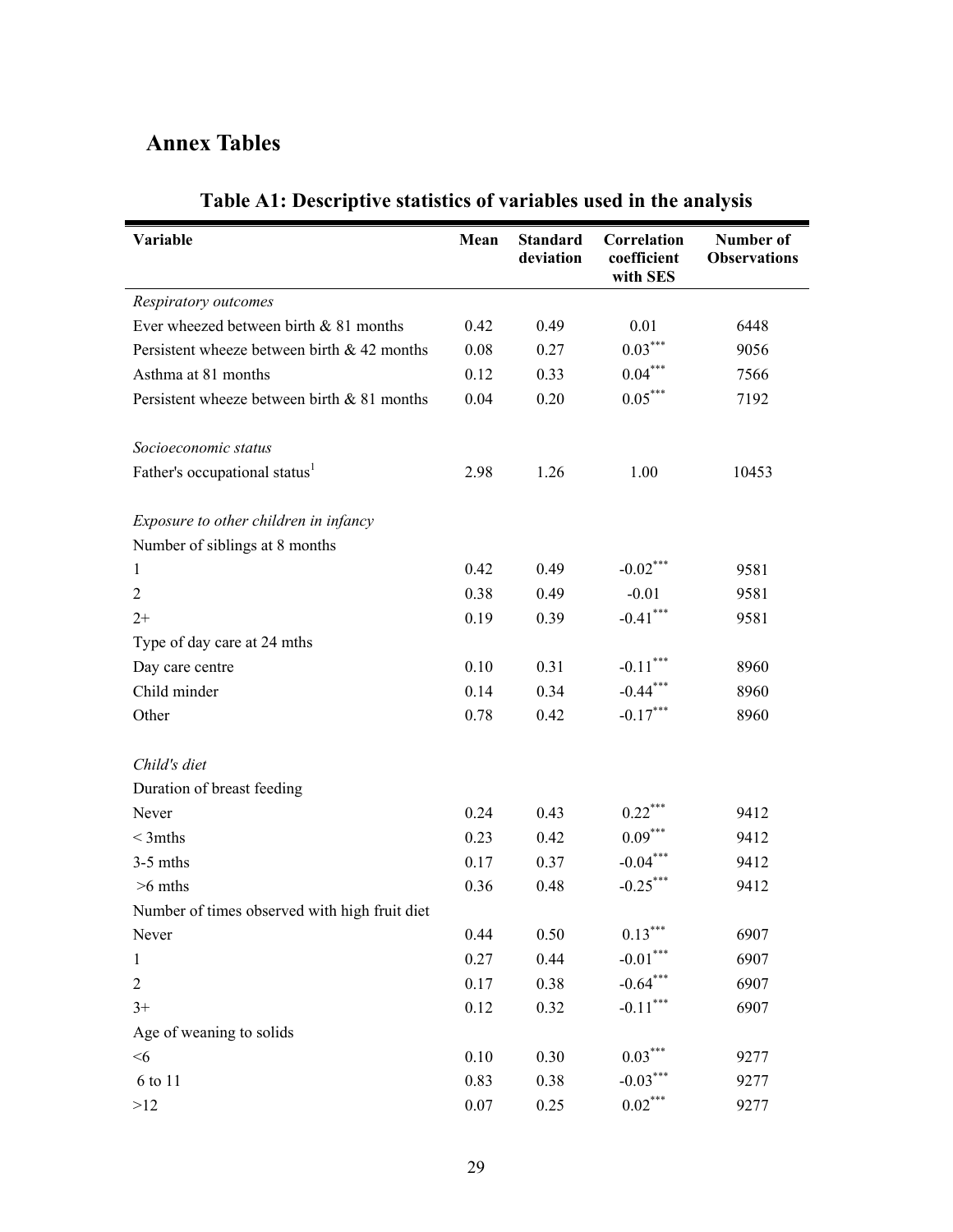| Variable                                                               | Mean | <b>Standard</b><br>deviation | Correlation<br>coefficient<br>with SES | <b>Number of</b><br><b>Observations</b> |
|------------------------------------------------------------------------|------|------------------------------|----------------------------------------|-----------------------------------------|
| <b>Poor Housing Conditions</b>                                         |      |                              |                                        |                                         |
| Never had serious damp, condensation or                                |      |                              | $-0.03***$                             |                                         |
| mould                                                                  | 0.97 | 0.17                         |                                        | 4585                                    |
| Ever has serious damp, condensation or mould                           | 0.03 | 0.17                         | $-0.16***$                             | 4585                                    |
| Maternal smoking                                                       |      |                              |                                        |                                         |
| Pre-natal maternal smoking                                             |      |                              |                                        |                                         |
| Smoked 10+ cigarettes at 32 weeks gestation                            | 0.17 | 0.38                         | $0.06*$                                | 10453                                   |
| Number of times observed smoking $10+$ cigarettes per day <sup>2</sup> |      |                              |                                        |                                         |
| None                                                                   | 0.77 | 0.42                         | $0.20***$                              | 7563                                    |
| $1 - 2$                                                                | 0.09 | 0.28                         | $0.06***$                              | 7563                                    |
| 3                                                                      | 0.15 | 0.35                         | $0.18***$                              | 7563                                    |
| Parental History of Asthma                                             |      |                              |                                        |                                         |
| Neither parent ever had a history of asthma                            | 0.77 | 0.42                         | $0.04***$                              | 7324                                    |
| Either parent ever had a history of asthma                             | 0.23 | 0.42                         | $-0.04***$                             | 7324                                    |
| Poor child health at birth                                             |      |                              |                                        |                                         |
| Full term and not low birth weight                                     | 0.81 | 0.39                         | $-0.04***$                             | 10453                                   |
| Pre term (less than 37 wks gestation)                                  | 0.10 | 0.30                         | $0.02$ **                              | 10453                                   |
| Low birth weight (children born full term)                             | 0.09 | 0.28                         | $0.04***$                              | 10453                                   |
| Maternal age at Child's birth                                          |      |                              |                                        |                                         |
| 21 or less                                                             | 0.06 | 0.24                         | $0.17***$                              | 10453                                   |
| $22 - 25$                                                              | 0.19 | 0.39                         | $0.18***$                              | 10453                                   |
| 26-35                                                                  | 0.67 | 0.47                         | $0.18***$                              | 10453                                   |
| 36 or more                                                             | 0.08 | 0.26                         | $-0.09***$                             | 10453                                   |
| Local deprivation                                                      |      |                              |                                        |                                         |
| Index of multiple deprivation at child birth                           |      |                              |                                        |                                         |
| Lowest quartile                                                        | 0.21 | 0.40                         | $-0.24$ ***                            | 9540                                    |
| Second lowest quartile                                                 | 0.19 | 0.39                         | $-0.08***$                             | 9540                                    |
| Second highest quartile                                                | 0.22 | 0.41                         | $-0.04***$                             | 9540                                    |
| Highest quartile                                                       | 0.39 | 0.49                         | $-0.23***$                             | 9540                                    |

**Notes:** 

1. At 32 weeks gestation

2. Maximum number of observations = 3

Significance level  $10\%$  \*\* 5% \*\*\* 1%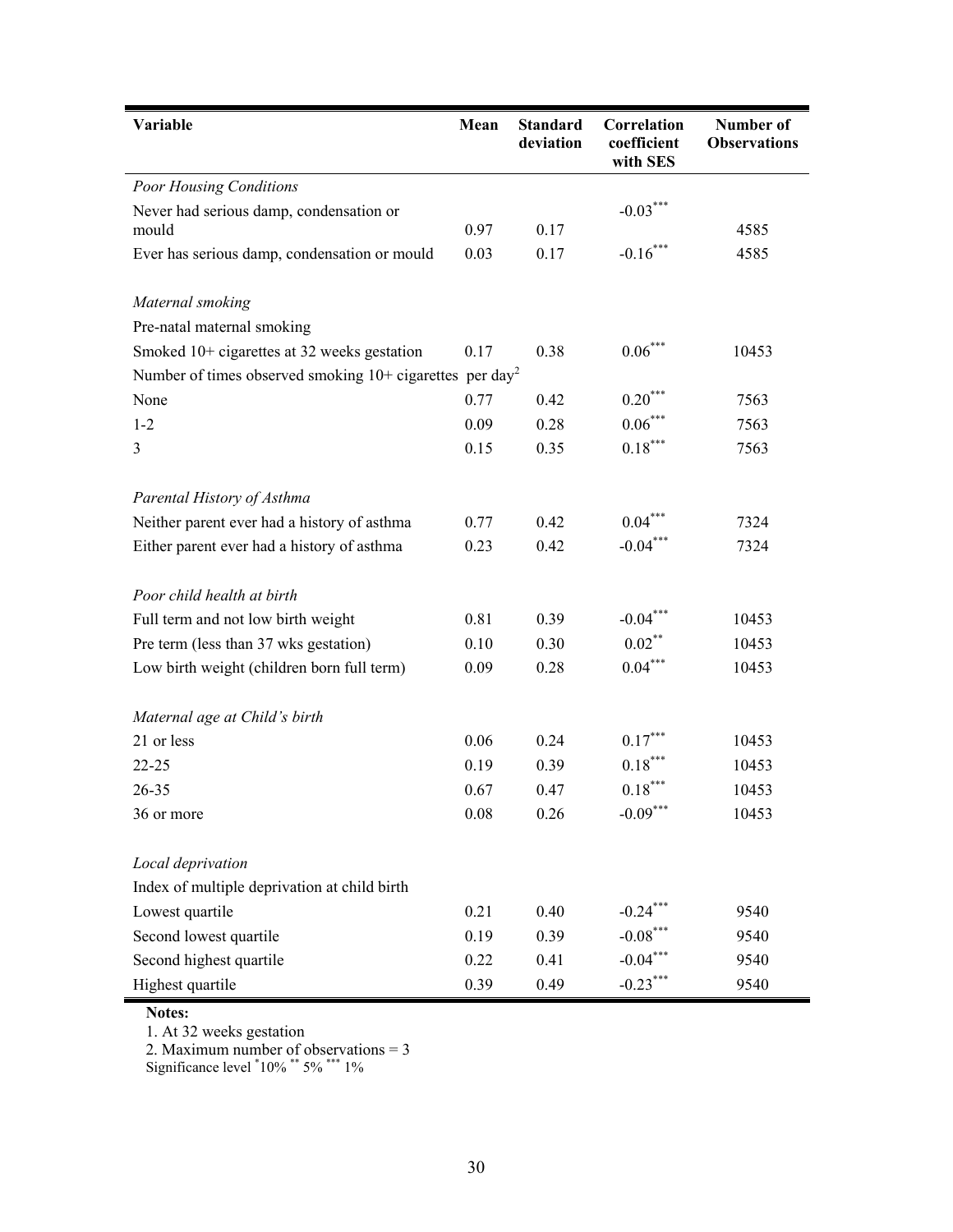|                           | <b>Respiratory outcome (per cent)</b> |                                                            |                        |                                                            |  |  |
|---------------------------|---------------------------------------|------------------------------------------------------------|------------------------|------------------------------------------------------------|--|--|
|                           | Ever<br>wheezed                       | <b>Persistent wheeze</b><br>between birth and 42<br>months | Asthma at<br>81 months | <b>Persistent wheeze</b><br>between birth and<br>81 months |  |  |
| <b>Occupational class</b> |                                       |                                                            |                        |                                                            |  |  |
|                           | 39.6                                  | 6.1                                                        | 9.2                    | 2.1                                                        |  |  |
| 2                         | 42.3                                  | 7.6                                                        | 12.0                   | 3.9                                                        |  |  |
| 3 non - manual            | 41.8                                  | 6.9                                                        | 12.3                   | 3.5                                                        |  |  |
| 3 manual                  | 41.5                                  | 8.8                                                        | 13.1                   | 4.5                                                        |  |  |
| 4 & 5                     | 43.3                                  | 9.0                                                        | 15.4                   | 6.1                                                        |  |  |
| All                       | 41.8                                  | 7.8                                                        | 12.4                   | 4.0                                                        |  |  |
| <b>Observations</b>       | 6448                                  | 9056                                                       | 7566                   | 7192                                                       |  |  |

**Table A2: The association between socioeconomic status and childhood respiratory conditions**